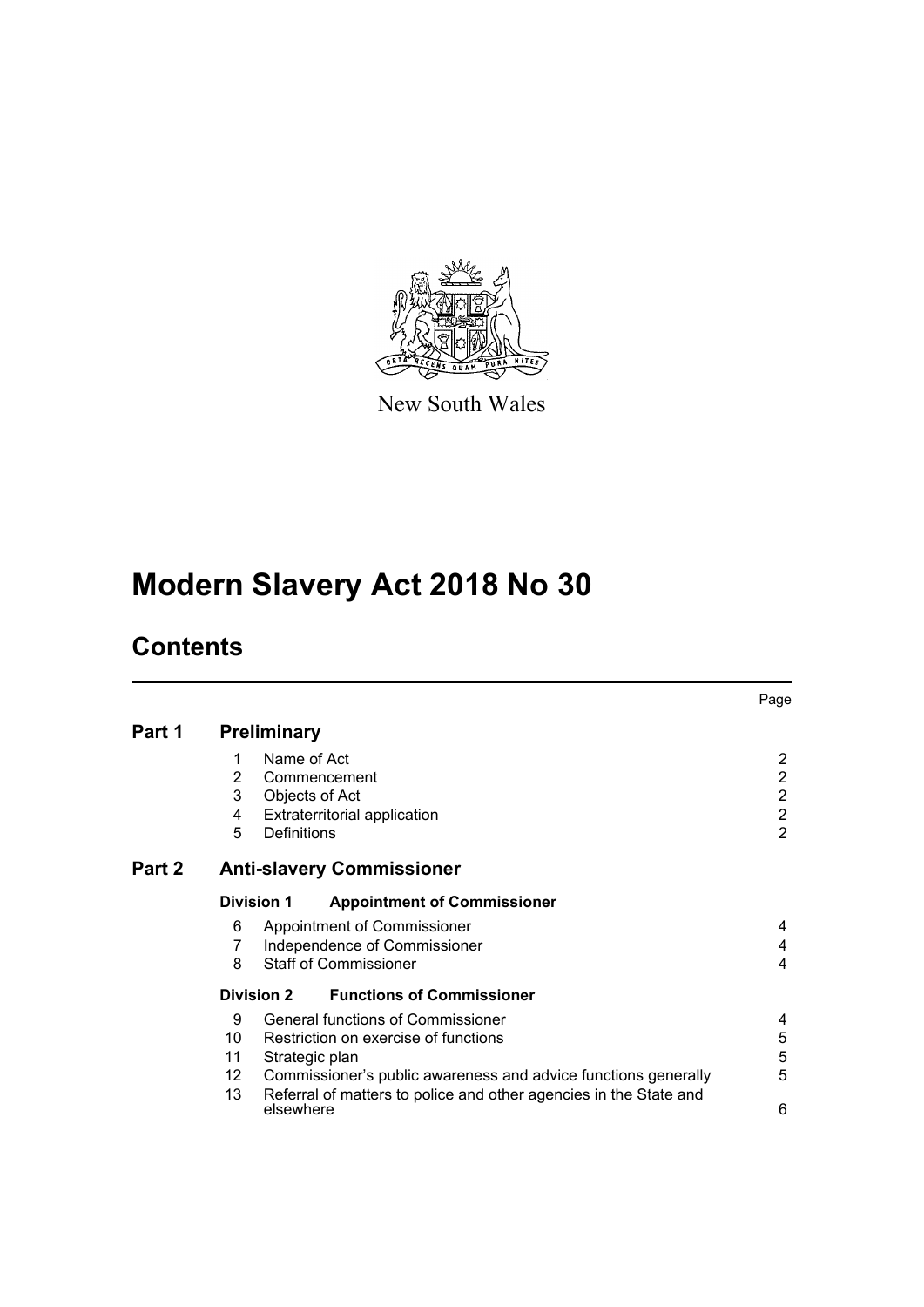|                                        |                      |                                                                            | Page           |  |  |  |  |
|----------------------------------------|----------------------|----------------------------------------------------------------------------|----------------|--|--|--|--|
|                                        | 14                   | Co-operation between the Commissioner and New South Wales<br>agencies      | 6              |  |  |  |  |
|                                        | 15                   | Co-operation with other agencies, persons, bodies and organisations        |                |  |  |  |  |
|                                        | 16                   | Breach of duty of confidentiality excluded                                 | $\overline{7}$ |  |  |  |  |
|                                        | 17                   | Incidental powers                                                          | $\overline{7}$ |  |  |  |  |
|                                        | 18                   | Delegation                                                                 | $\overline{7}$ |  |  |  |  |
|                                        |                      | <b>Division 3</b><br><b>Reports by Commissioner</b>                        |                |  |  |  |  |
|                                        | 19                   | Annual and other reports to Parliament                                     | 7              |  |  |  |  |
|                                        | 20                   | Reports under Children and Young Persons (Care and Protection) Act<br>1998 | 8              |  |  |  |  |
|                                        |                      | <b>Division 4</b><br><b>Modern Slavery Committee</b>                       |                |  |  |  |  |
|                                        | 21                   | <b>Constitution of Committee</b>                                           | 8              |  |  |  |  |
|                                        | 22                   | <b>Functions of Committee</b>                                              | 8              |  |  |  |  |
|                                        | 23                   | Membership of Committee                                                    | 8              |  |  |  |  |
| Part 3                                 | <b>Supply chains</b> |                                                                            |                |  |  |  |  |
|                                        | 24                   | Transparency of supply chain                                               | 9              |  |  |  |  |
|                                        | 25                   | Government agency procurement                                              | 10             |  |  |  |  |
|                                        | 26                   | Public register                                                            | 10             |  |  |  |  |
|                                        | 27                   | Codes of practice                                                          | 10<br>10       |  |  |  |  |
|                                        | 28                   | Commissioner's public awareness and advice functions—supply chains         |                |  |  |  |  |
| Part 4                                 |                      | <b>Court orders</b>                                                        |                |  |  |  |  |
|                                        | 29                   | Modern slavery risk order                                                  | 11             |  |  |  |  |
| Part 5                                 | <b>Miscellaneous</b> |                                                                            |                |  |  |  |  |
|                                        | 30                   | Act to bind Crown                                                          | 12             |  |  |  |  |
|                                        | 31                   | Annual reports                                                             | 12             |  |  |  |  |
|                                        | 32                   | Expenditure under this Act                                                 | 12             |  |  |  |  |
|                                        | 33<br>34             | Nature of proceedings for offences                                         | 12<br>12       |  |  |  |  |
|                                        |                      | Regulations                                                                | 13             |  |  |  |  |
| <b>Schedule 1</b><br><b>Schedule 2</b> |                      | <b>Modern Slavery Committee</b><br><b>Offences</b>                         | 17             |  |  |  |  |
| <b>Schedule 3</b>                      |                      | Savings, transitional and other provisions                                 | 18             |  |  |  |  |
| <b>Schedule 4</b>                      |                      | Amendment of Crimes Act 1900 No 40                                         | 19             |  |  |  |  |
| <b>Schedule 5</b>                      |                      | Amendment of other Acts and regulations                                    | 24             |  |  |  |  |
|                                        |                      |                                                                            |                |  |  |  |  |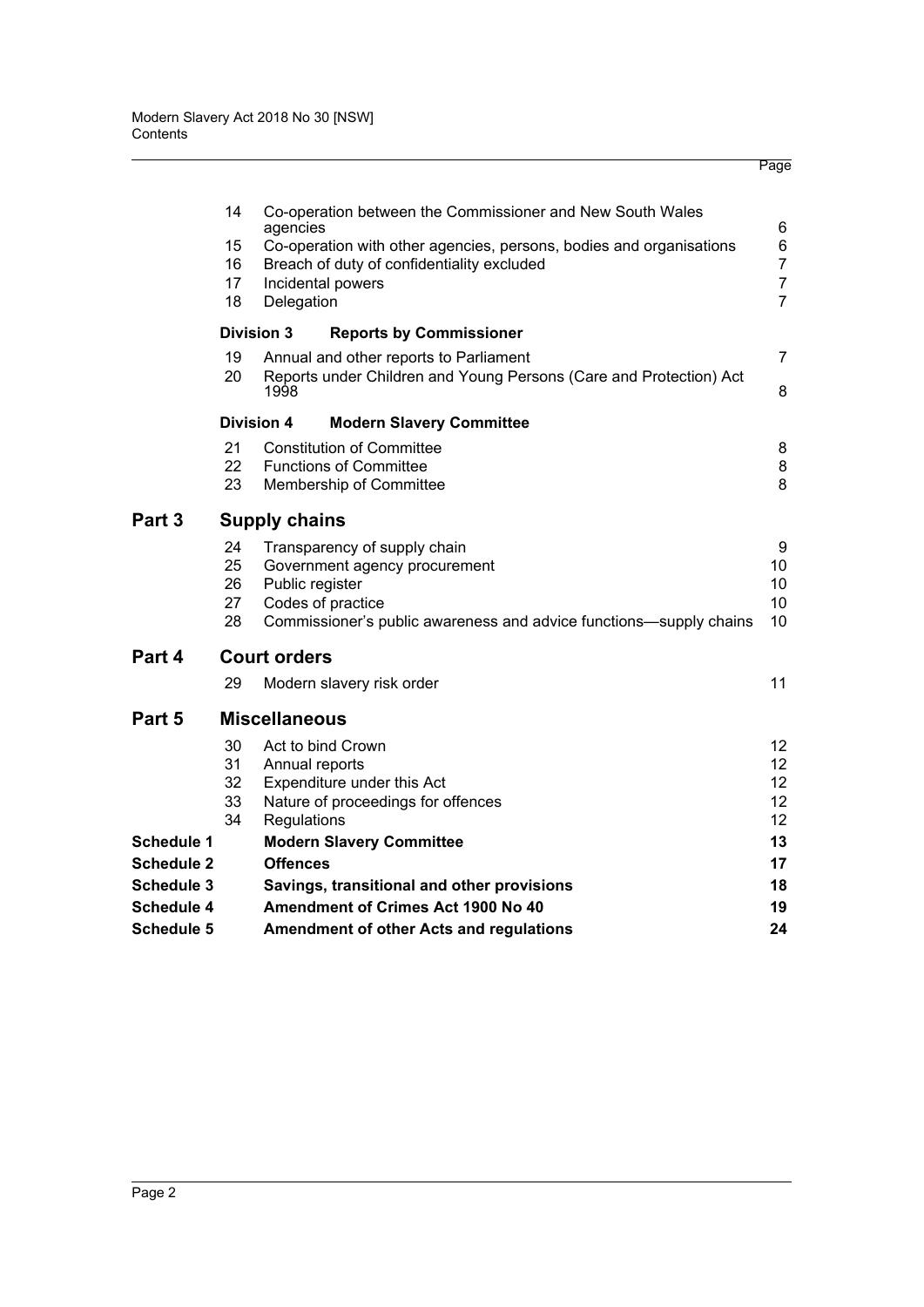

New South Wales

# **Modern Slavery Act 2018 No 30**

Act No 30, 2018

An Act to make provision with respect to slavery, slavery-like practices and human trafficking and to provide for the appointment and functions of an Anti-slavery Commissioner; and for other purposes. [Assented to 27 June 2018]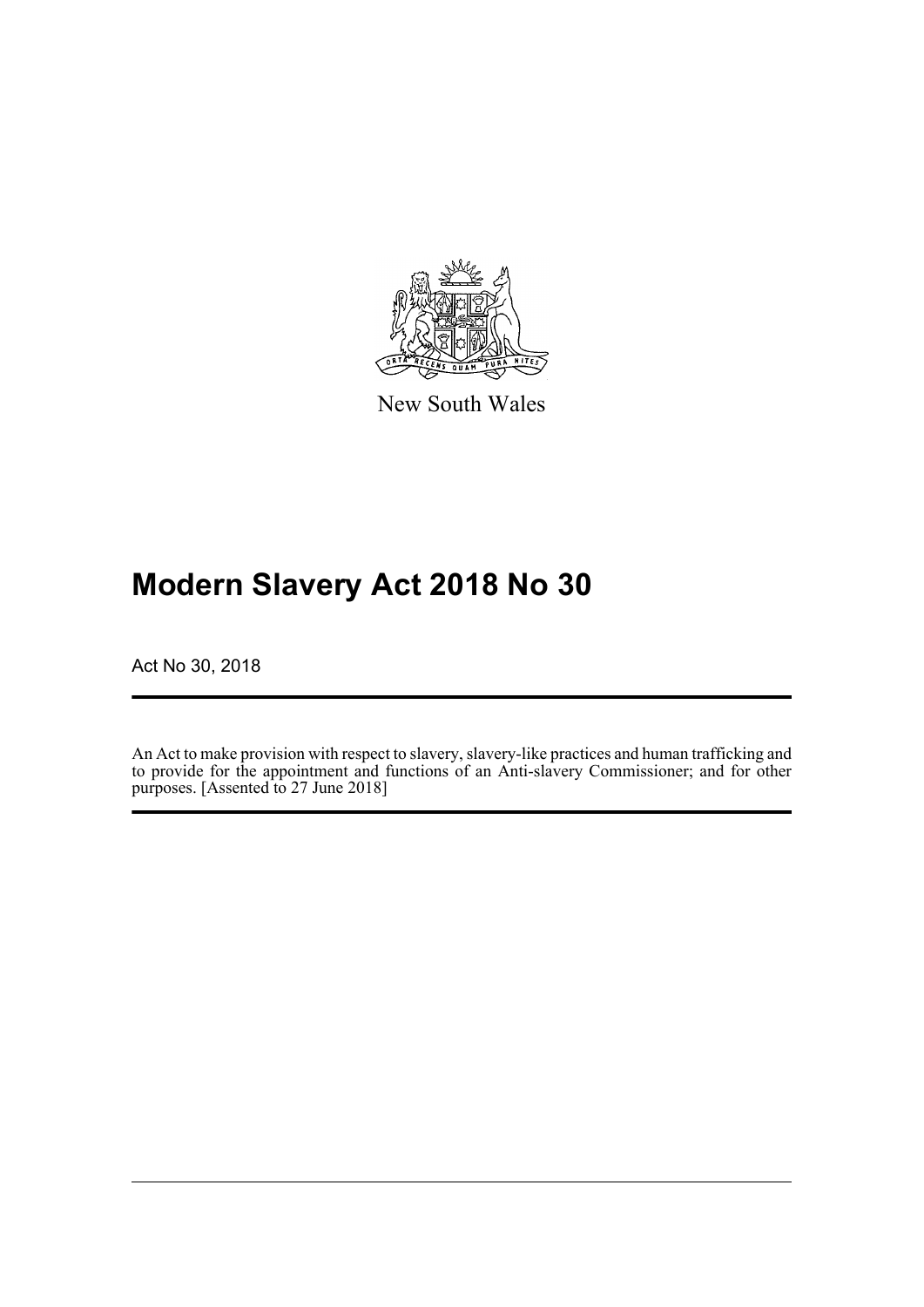#### **The Legislature of New South Wales enacts:**

# <span id="page-3-1"></span><span id="page-3-0"></span>**Part 1 Preliminary**

#### **1 Name of Act**

This Act is the *Modern Slavery Act 2018*.

#### <span id="page-3-2"></span>**2 Commencement**

This Act commences on a day or days to be appointed by proclamation.

# <span id="page-3-3"></span>**3 Objects of Act**

The objects of this Act are as follows:

- (a) to combat modern slavery,
- (b) to provide assistance and support for victims of modern slavery,
- (c) to provide for an Anti-slavery Commissioner,
- (d) to provide for detection and exposure of modern slavery that may have occurred or be occurring or that is likely to occur,
- (e) to raise community awareness of, and provide for education and training about, modern slavery,
- (f) to encourage collaborative action to combat modern slavery,
- (g) to provide for the assessment of the effectiveness and appropriateness of laws prohibiting modern slavery and to improve the implementation and enforcement of such laws,
- (h) to provide for mandatory reporting of risks of modern slavery occurring in the supply chains of government agencies and commercial organisations,
- (i) to make forced marriage of a child and certain slavery and slavery-like conduct offences in New South Wales,
- (j) to further penalise involvement in cybersex trafficking by making it an offence to administer a digital platform for the purpose of child abuse material.

#### <span id="page-3-4"></span>**4 Extraterritorial application**

- (1) It is the intention of the Parliament that this Act apply within the State and outside the State to the full extent of the extraterritorial legislative capacity of the Parliament.
- (2) Without limiting subsection (1), it is the intention of the Parliament that the operation of this Act is, as far as possible, to include operation in relation to the following:
	- (a) things situated in or outside the territorial limits of this State,
	- (b) acts, transactions and matters done, entered into or occurring in or outside the territorial limits of this State,
	- (c) things, acts, transactions and matters (wherever situated, done, entered into or occurring) that would, apart from this Act, be governed or otherwise affected by the law of another jurisdiction.

# <span id="page-3-5"></span>**5 Definitions**

(1) In this Act:

*Commissioner* means the Anti-slavery Commissioner appointed under Part 2. *Commonwealth Criminal Code* means the *Criminal Code* set out in the Schedule to the *Criminal Code Act 1995* of the Commonwealth.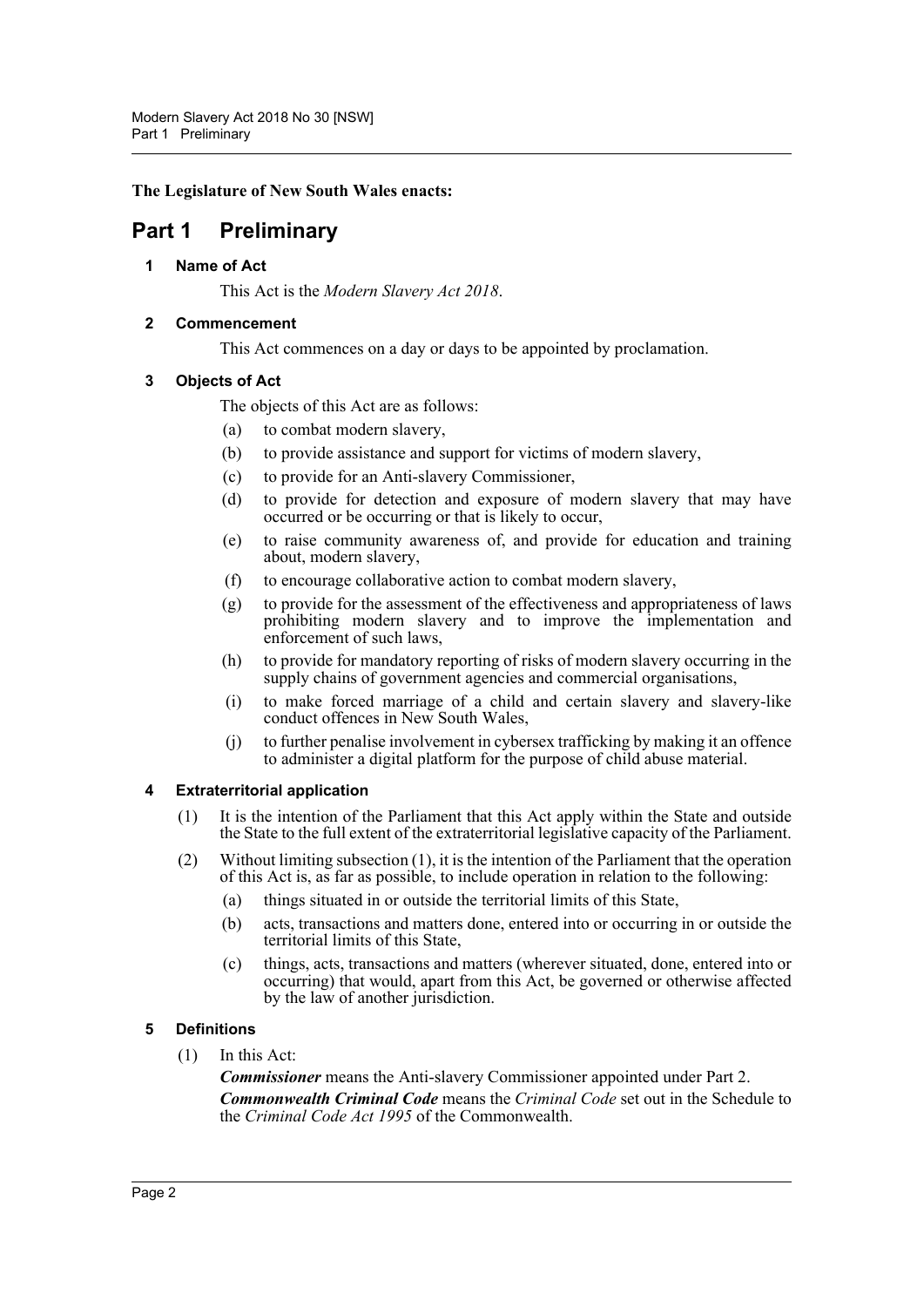*forced labour* has the meaning it has in section 270.6 of the Commonwealth Criminal Code.

*function* includes a power, authority or duty, and *exercise* a function includes perform a duty.

*government agency* means any of the following:

- (a) a government sector agency (within the meaning of the *Government Sector Employment Act 2013*),
- (b) a NSW Government agency,
- (c) a State owned corporation,
- (d) a company incorporated under the *Corporations Act 2001* of the Commonwealth of which one or more shareholders are a Minister of the Crown,
- (e) a council, county council or joint organisation within the meaning of the *Local Government Act 1993*,
- (f) any other public or local authority that is constituted by or under an Act or that exercises public functions,
- (g) any public or local authority that is constituted by an Act of another jurisdiction that exercises public functions.

*modern slavery* includes the following:

- (a) any conduct constituting a modern slavery offence,
- (b) any conduct involving the use of any form of slavery, servitude or forced labour to exploit children or other persons taking place in the supply chains of government agencies or non-government agencies.

*Modern Slavery Committee* means the joint committee called the Modern Slavery Committee constituted under this Act.

*modern slavery offence* means the following:

- (a) an offence listed in Schedule 2,
- (b) an offence of attempting, or of incitement, to commit an offence listed in Schedule 2,
- (c) an offence committed elsewhere than in New South Wales that, if committed in New South Wales, would be a modern slavery offence.

*modern slavery risk order* means an order made under Part 4.

*non-government agency* includes any commercial or non-commercial body or organisation of this or any other jurisdiction.

*Presiding Officer* means the President of the Legislative Council or the Speaker of the Legislative Assembly. However:

- (a) if there is a vacancy in the office of President, the reference to the President is a reference to the Clerk of the Legislative Council, or
- (b) if there is a vacancy in the office of Speaker, the reference to the Speaker is a reference to the Clerk of the Legislative Assembly.

*servitude* has the meaning it has in section 270.4 of the Commonwealth Criminal Code.

*slavery* has the meaning it has in section 270.1 of the Commonwealth Criminal Code. *strategic plan*—see section 11.

**Note.** The *Interpretation Act 1987* contains definitions and other provisions that affect the interpretation and application of this Act.

(2) Notes included in this Act do not form part of this Act.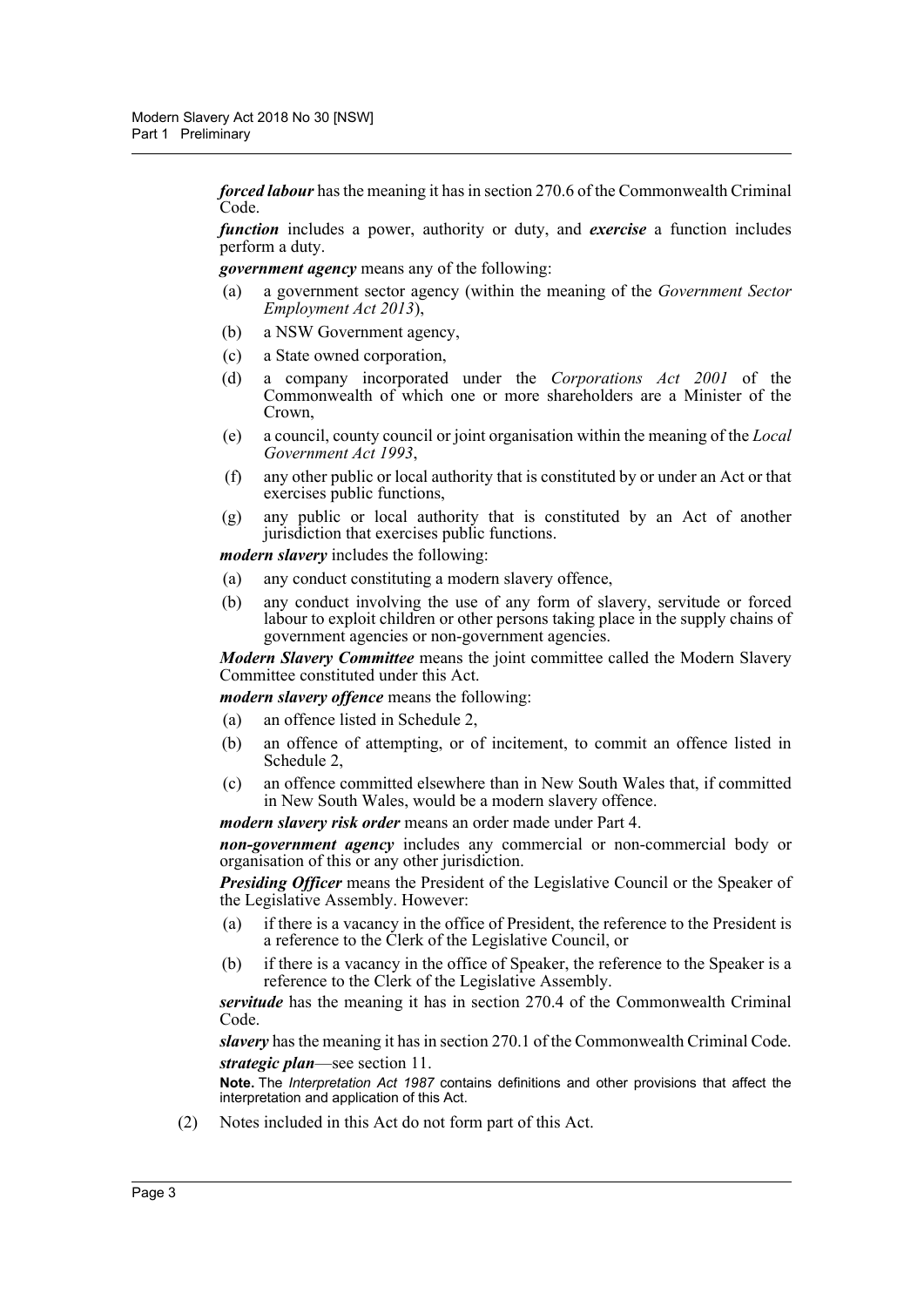# <span id="page-5-0"></span>**Part 2 Anti-slavery Commissioner**

# <span id="page-5-2"></span><span id="page-5-1"></span>**Division 1 Appointment of Commissioner**

#### **6 Appointment of Commissioner**

An Anti-slavery Commissioner is to be appointed under Part 4 of the *Government Sector Employment Act 2013*.

#### <span id="page-5-3"></span>**7 Independence of Commissioner**

Subject to this and any other Act, the Commissioner is not subject to the control and direction of the Premier or any other Minister in respect of the exercise of the Commissioner's functions under section  $9(1)(a)$  or (c).

#### <span id="page-5-4"></span>**8 Staff of Commissioner**

- (1) Persons may be employed in the Public Service under the *Government Sector Employment Act 2013* to enable the Commissioner to exercise the Commissioner's functions.
- (2) The Commissioner may arrange for the use of the services of any staff or facilities of a government agency and may, with the approval of the Minister, engage such consultants or contractors as are necessary for the purposes of this Act.

# <span id="page-5-6"></span><span id="page-5-5"></span>**Division 2 Functions of Commissioner**

#### **9 General functions of Commissioner**

- (1) The functions of the Commissioner are as follows:
	- (a) to advocate for and promote action to combat modern slavery,
	- (b) to identify and provide assistance and support for victims of modern slavery,
	- (c) to make recommendations and provide information, advice, education and training about action to prevent, detect, investigate and prosecute offences involving modern slavery,
	- (d) to co-operate with or work jointly with government and non-government agencies and other bodies and persons to combat modern slavery and provide assistance and support to victims of modern slavery,
	- (e) to monitor reporting concerning risks of modern slavery occurring in supply chains of government agencies and commercial organisations,
	- (f) to monitor the effectiveness of legislation and governmental policies and action in combating modern slavery,
	- (g) to raise community awareness of modern slavery,
	- (h) to exercise such other functions as are conferred or imposed on the Commissioner by or under this or any other Act.
- (2) In exercising the Commissioner's functions, the Commissioner must encourage good practice in:
	- (a) the prevention, detection, investigation and prosecution of modern slavery, and
	- (b) the identification of victims of modern slavery.
- (3) Unless the contrary intention appears, the Commissioner's functions may be exercised with respect to any government or non-government agency, person, matter or thing (whether or not they are in or of, or for, the State), so long as the function is exercised in relation to a matter to which this section relates.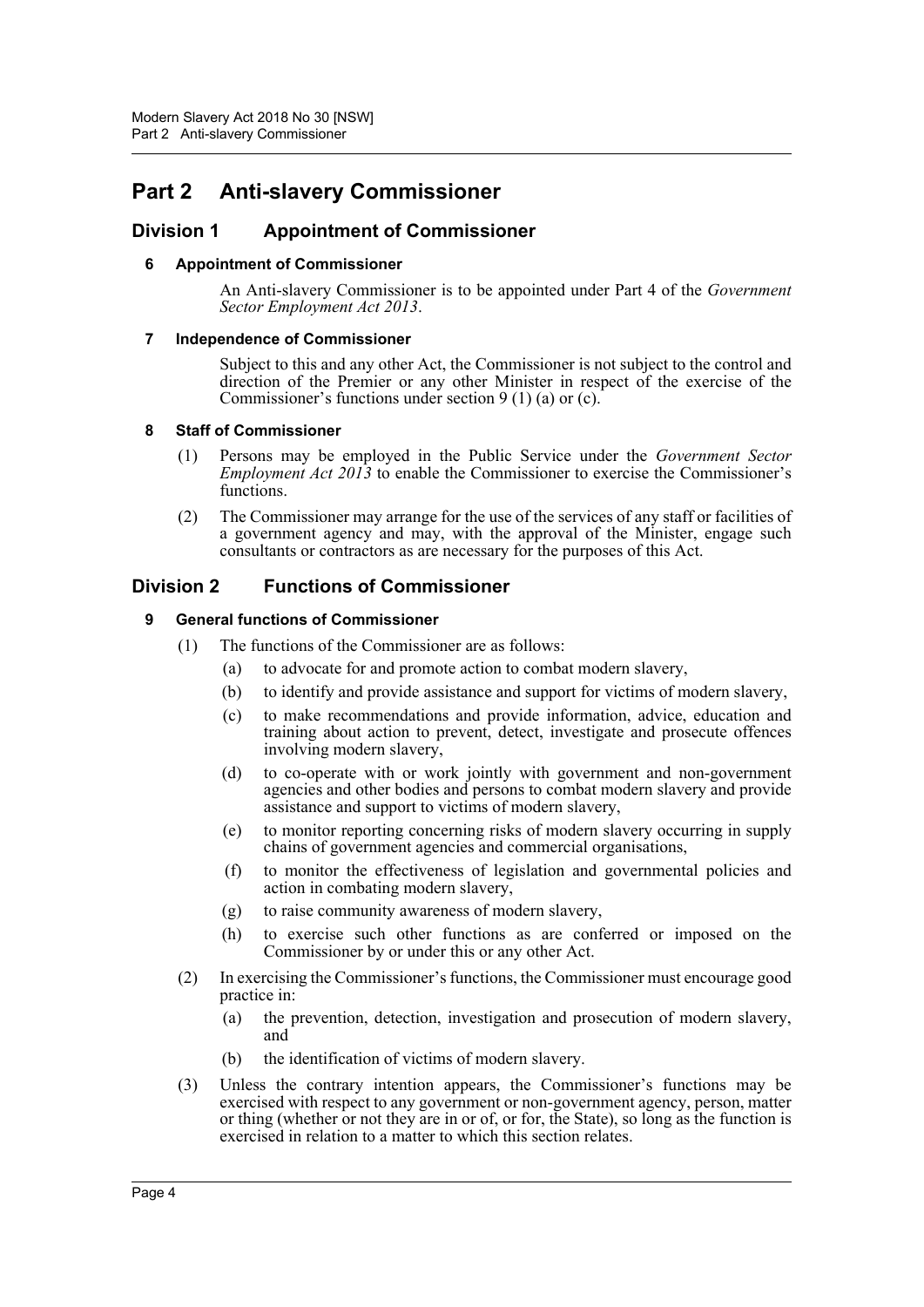#### <span id="page-6-0"></span>**10 Restriction on exercise of functions**

- (1) The Commissioner does not generally have the function of investigating or dealing directly with the complaints or concerns of individual cases but may take them into account and draw conclusions about them solely for the purpose of, or in the context of, considering a general issue.
- (2) The Commissioner may, despite subsection (1), provide individuals and their families, friends and advocates with information about and referral to government and non-government programs and services.

#### <span id="page-6-1"></span>**11 Strategic plan**

(1) In this section:

*strategic plan* means a plan setting out how the Commissioner proposes to exercise the Commissioner's functions in the period to which the plan relates.

- (2) The Commissioner must, as soon as reasonably practicable after the Commissioner's appointment, prepare a strategic plan.
- (3) The strategic plan is to be prepared in consultation with the Minister.
- (4) A strategic plan must:
	- (a) state the period (not being less than one year or more than 3 years) to which it relates, and
	- (b) outline the Commissioner's key objectives and priorities for that period.
- (5) In particular, and without limiting subsection (4) (b), the plan must address the following:
	- (a) a strategy to combat human trafficking in accordance with the *National Action Plan to Combat Human Trafficking and Slavery 2015–19* launched by the Minister for Justice of the Commonwealth in 2014,
	- (b) strategies for raising public awareness about modern slavery and providing education and training about combating modern slavery.
- (6) A new strategic plan may be made in accordance with this section to replace an earlier strategic plan.
- (7) The Commissioner is to cause a copy of the strategic plan (and any replacement strategic plan) to be published on a publicly accessible website.

#### <span id="page-6-2"></span>**12 Commissioner's public awareness and advice functions generally**

The Commissioner is:

- (a) to promote public awareness of modern slavery and its effects on its victims, and
- (b) to provide advice, education and training on ways to prevent modern slavery taking place and assist the victims of modern slavery, and
- (c) to encourage reporting of instances of suspected modern slavery to appropriate authorities (including without limitation reporting by sex workers and bodies or organisations representing sex workers), and
- (d) to establish and maintain a hotline (or utilise a hotline maintained by a government or non-government agency or other body or organisation) for provision of advice and assistance to children and other persons who are, or may be, victims of modern slavery.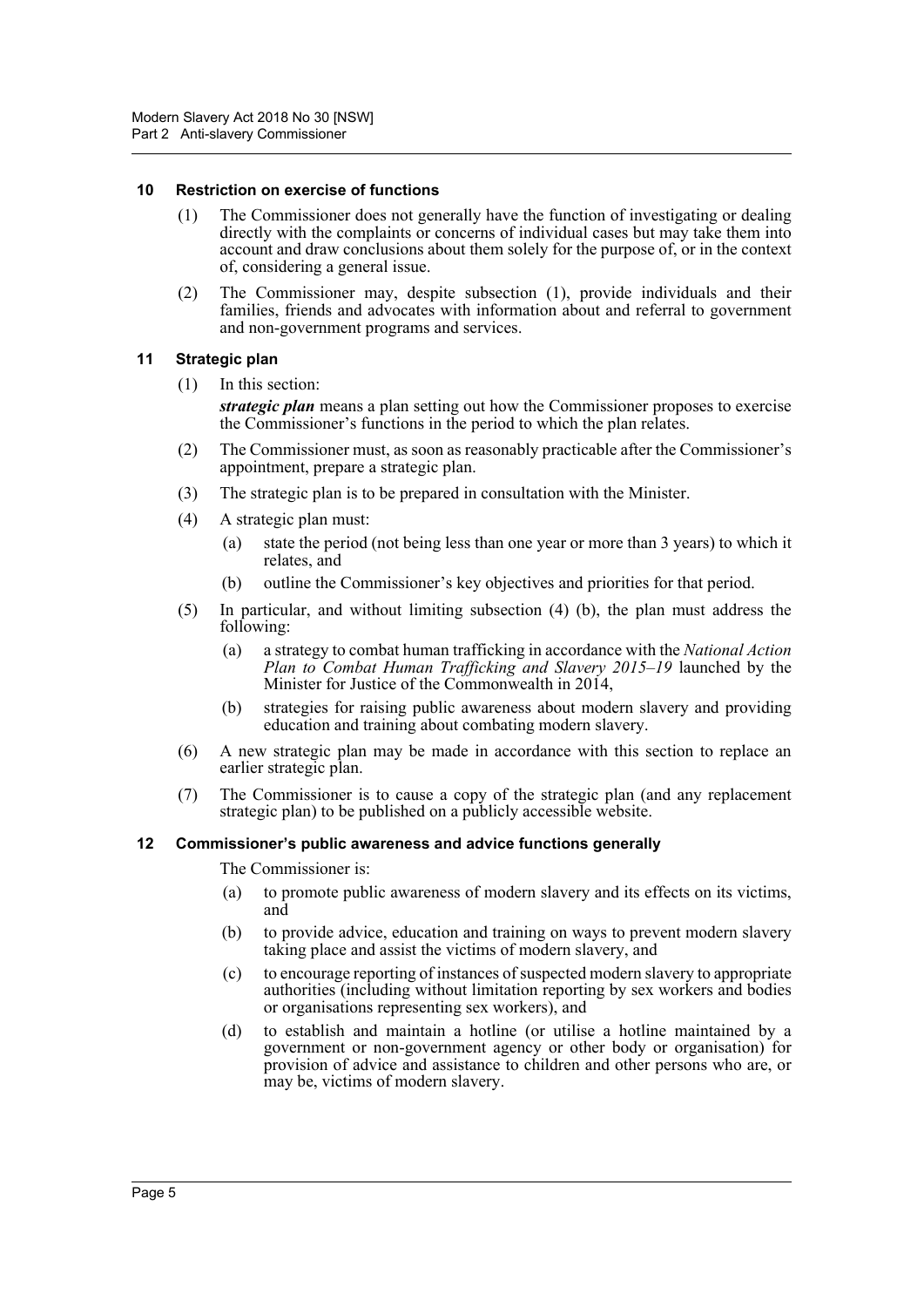#### <span id="page-7-0"></span>**13 Referral of matters to police and other agencies in the State and elsewhere**

- (1) This section applies to any information obtained by the Commissioner in the course of exercising the Commissioner's functions, being reports or other information relating to modern slavery or suspected instances of modern slavery.
- (2) The Commissioner may refer any such information to the Commissioner of Police, the Ombudsman, the Secretary of the Department of Family and Community Services or any other investigative or government agency (whether or not they are in or of the State) that the Commissioner considers appropriate.
- (3) In exercising the Commissioner's functions, the Commissioner may work in co-operation with educational institutions, bodies and organisations representing the interests of any industry and such other persons, bodies and organisations as the Commissioner thinks appropriate.
- (4) Information may be referred in accordance with this section despite the *Privacy and Personal Information Protection Act 1998* and the *Health Records and Information Privacy Act 2002* but only to the extent that it is relevant to the exercise of a function of the Commissioner under this section.

#### <span id="page-7-1"></span>**14 Co-operation between the Commissioner and New South Wales agencies**

- (1) The Commissioner and government or non-government agencies in or of the State that provide or deal with services or issues affecting victims of modern slavery must work in co-operation in the exercise of their respective functions.
- (2) The duty to co-operate includes, subject to any duty of confidentiality imposed by law, the following duties:
	- (a) the duty to disclose information that is likely to be of assistance to the Commissioner or an agency in the exercise of functions imposed on the Commissioner or agency with respect to modern slavery and victims of modern slavery,
	- (b) the duty to provide reasonable assistance and support to the Commissioner or an agency in connection with the exercise by the Commissioner or an agency of functions with respect to modern slavery and victims of modern slavery.
- (3) Arrangements may be made by the Minister with the Minister to whom a government agency is responsible to secure such co-operation, including in connection with the provision by the agency of information (or access to documents) required by the Commissioner in relation to services or issues affecting the victims.
- (4) A reference in this section to the provision of access to documents includes a reference to the provision of copies of documents.
- (5) Information must be provided in accordance with this section despite the *Privacy and Personal Information Protection Act 1998* and the *Health Records and Information Privacy Act 2002* but only to the extent that it is relevant to the exercise of a function of the Commissioner under this section.

#### <span id="page-7-2"></span>**15 Co-operation with other agencies, persons, bodies and organisations**

- (1) In exercising the Commissioner's functions, the Commissioner may work in co-operation with government and non-government agencies, and such other persons, bodies and organisations as the Commissioner thinks appropriate.
- (2) The Commissioner may consult with, and disseminate information to, government and non-government agencies and such other persons, bodies and organisations as the Commissioner thinks appropriate.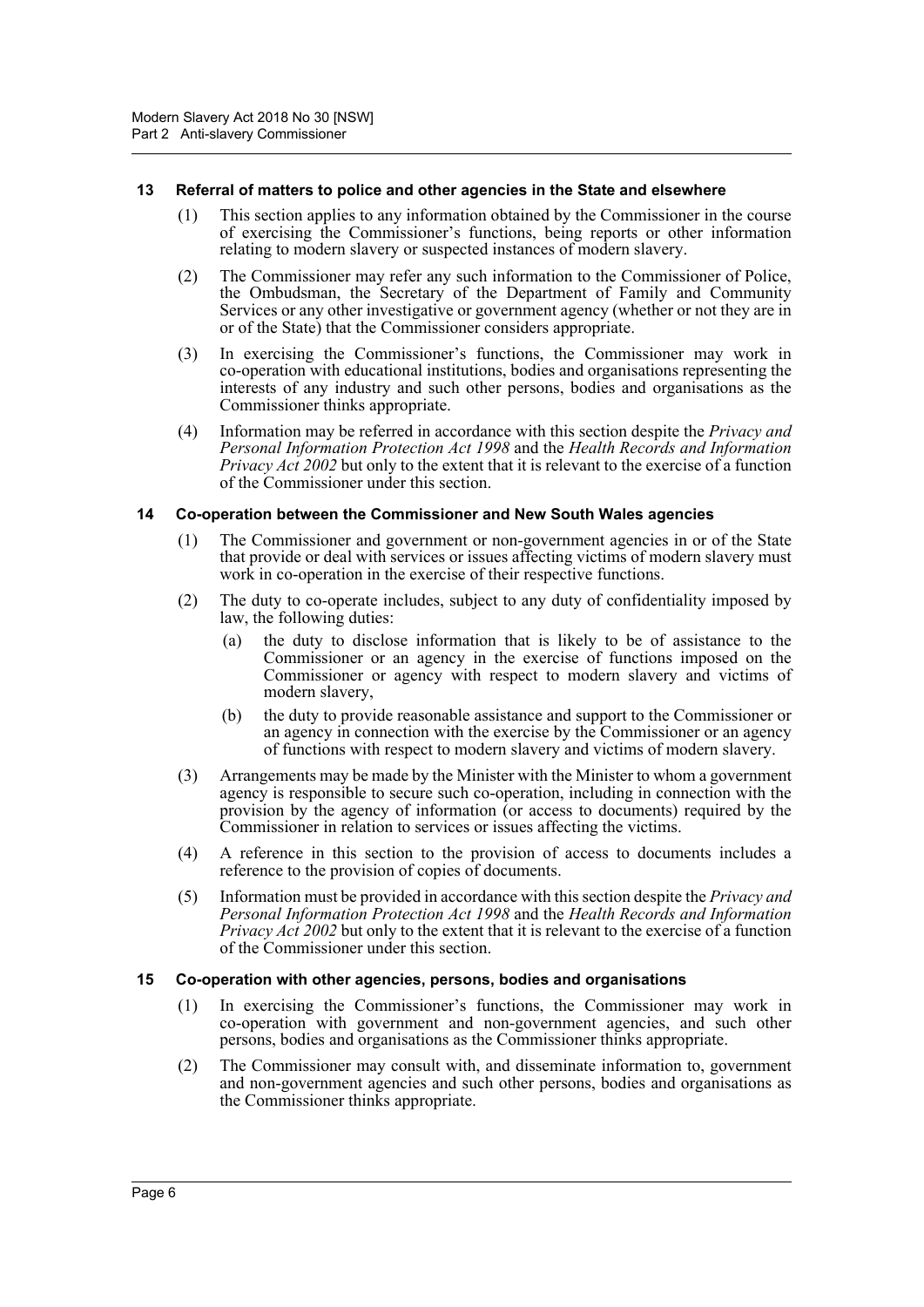#### <span id="page-8-0"></span>**16 Breach of duty of confidentiality excluded**

A person does not incur any criminal or civil liability (including liability for breaching any duty of confidentiality) for providing any information to the Commissioner if the information is provided in accordance with this Act and in good faith.

#### <span id="page-8-1"></span>**17 Incidental powers**

The Commissioner has power to do all things necessary to be done for or in connection with, or reasonably incidental to, the exercise of the Commissioner's functions. Any specific powers conferred on the Commissioner by this Act are not taken to limit by implication the generality of this section.

#### <span id="page-8-2"></span>**18 Delegation**

The Commissioner may delegate any of the Commissioner's functions (other than this power of delegation) to a member of the staff of the Commissioner or to a person of a class prescribed by the regulations.

# <span id="page-8-3"></span>**Division 3 Reports by Commissioner**

#### <span id="page-8-4"></span>**19 Annual and other reports to Parliament**

- (1) The Commissioner is required to prepare, within the period of 4 months after 30 June in each year, a report of the Commissioner's operations during the year ended on that 30 June and furnish the report to the Minister. The report is to be furnished to the Presiding Officer of each House of Parliament within 14 sitting days after it is given to the Minister.
- (2) A report by the Commissioner under this section must include the following:
	- (a) a description of the Commissioner's activities during that year in relation to each of the Commissioner's functions,
	- (b) a review of progress on implementation of the strategic plan relevant to the period to which the report relates,
	- (c) an evaluation of the response of relevant government agencies to the recommendations of the Commissioner,
	- (d) any recommendations for changes in the laws of the State, or for administrative action, that the Commissioner considers should be made as a result of the exercise of the Commissioner's functions.
- (3) In particular, and without limiting subsection  $(2)$  (c), the report is to include a review of the following:
	- (a) the extent to which the government of NSW has provided mandatory training on modern slavery to front-line government agencies, workers in non-government agencies and the public generally during the year,
	- (b) the extent to which the government of NSW has implemented changes in the information and communications technology use policies applicable to government agencies to prohibit the viewing of child abuse material and provided clear guidelines for responding to failures to comply with those policies during the year,
	- (c) action by the Department of Family and Community Services during the year to develop a system of support (including provision of accommodation) for victims of forced under–age marriage, irrespective of whether any offence against the victim has been prosecuted.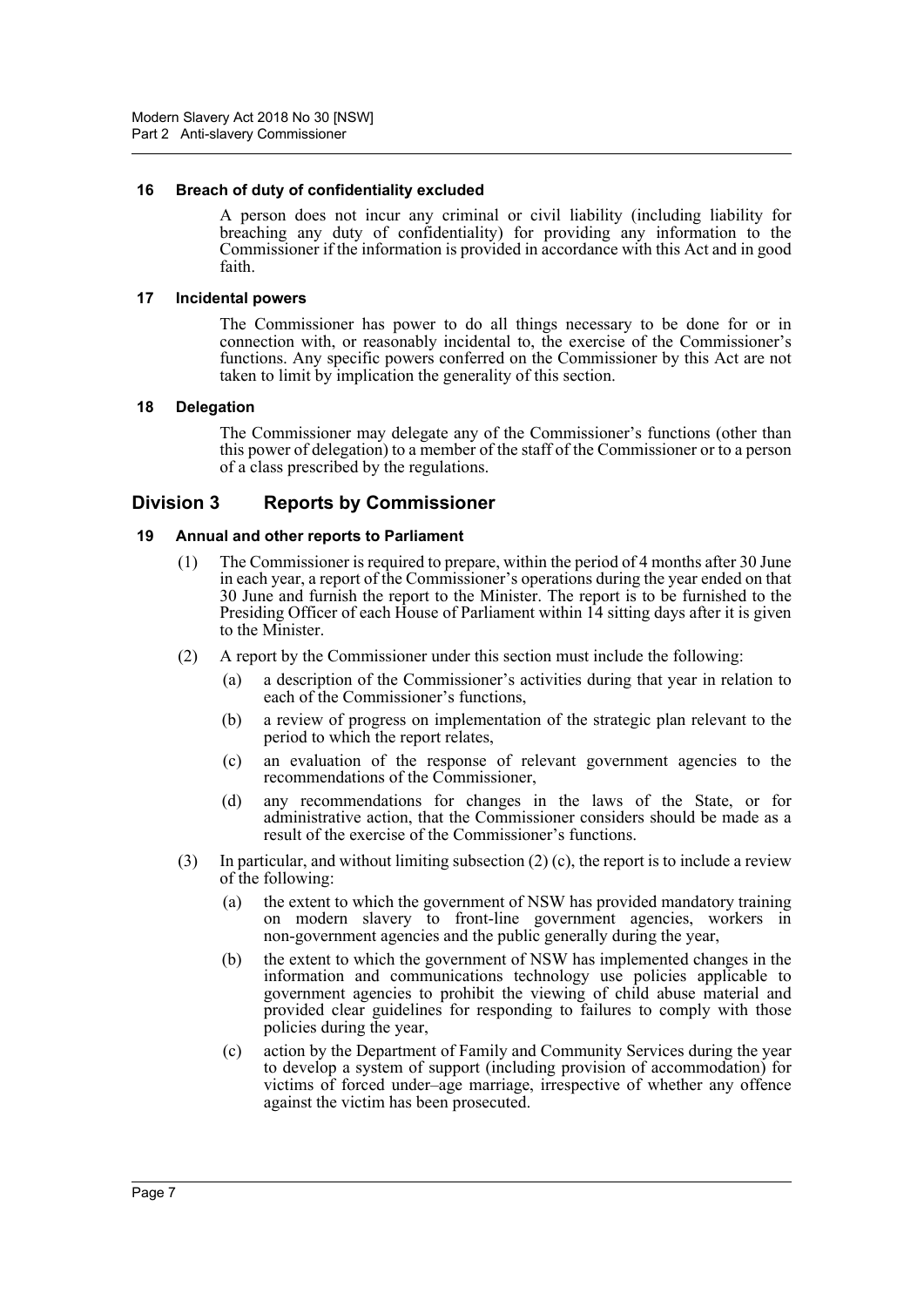- (4) The Commissioner may, at any time, make a report on any particular issue or general matter relating to the Commissioner's functions and furnish the report to the Minister who is to furnish the report to the Presiding Officer of each House of Parliament.
- (5) The Commissioner is to make a special report to the Minister on any particular issue or general matter requested by the Minister. The special report may be furnished by the Minister to the Presiding Officer of each House of Parliament.

#### <span id="page-9-0"></span>**20 Reports under Children and Young Persons (Care and Protection) Act 1998**

Any information obtained by the Commissioner in the course of exercising the Commissioner's functions may be used for the purposes of making a report to the Secretary of the Department of Family and Community Services under section 24 (Report concerning child or young person at risk of significant harm) of the *Children and Young Persons (Care and Protection) Act 1998*. The Commissioner must use the information for that purpose if the Commissioner has reasonable grounds to suspect that a child or young person, or a class of children or young persons, is at risk of significant harm.

# <span id="page-9-1"></span>**Division 4 Modern Slavery Committee**

#### <span id="page-9-2"></span>**21 Constitution of Committee**

- (1) On the commencement of this Division and as soon as practicable after the commencement of the first session of each Parliament, a joint committee of members of Parliament, to be known as the Modern Slavery Committee, is to be appointed.
- (2) The Modern Slavery Committee has the functions conferred or imposed on it by or under this or any other Act.

#### <span id="page-9-3"></span>**22 Functions of Committee**

- (1) The Modern Slavery Committee has the following functions under this Act:
	- (a) to inquire into and report on matters relating to modern slavery,
	- (b) to report to both Houses of Parliament on matters relating to modern slavery.
- (2) Nothing in this Division authorises the Modern Slavery Committee to investigate a matter relating to particular conduct.
- (3) The Commissioner may, as soon as practicable after a report of the Modern Slavery Committee has been tabled in a House of Parliament, make and furnish to the Presiding Officer of that House a report in response to the report of the Committee.

#### <span id="page-9-4"></span>**23 Membership of Committee**

- (1) The Modern Slavery Committee is to consist of 8 members, of whom:
	- (a) 4 are to be members of, and appointed by, the Legislative Council, and
	- (b) 4 are to be members of, and appointed by, the Legislative Assembly.
- (2) The appointment of members of the Committee is, as far as practicable, to be in accordance with the practice of Parliament with respect to the appointment of members to serve on joint committees of both Houses of Parliament.
- (3) A person is not eligible for appointment as a member of the Modern Slavery Committee if the person is a Minister of the Crown or a Parliamentary Secretary.
- (4) Schedule 1 contains provisions relating to the Modern Slavery Committee.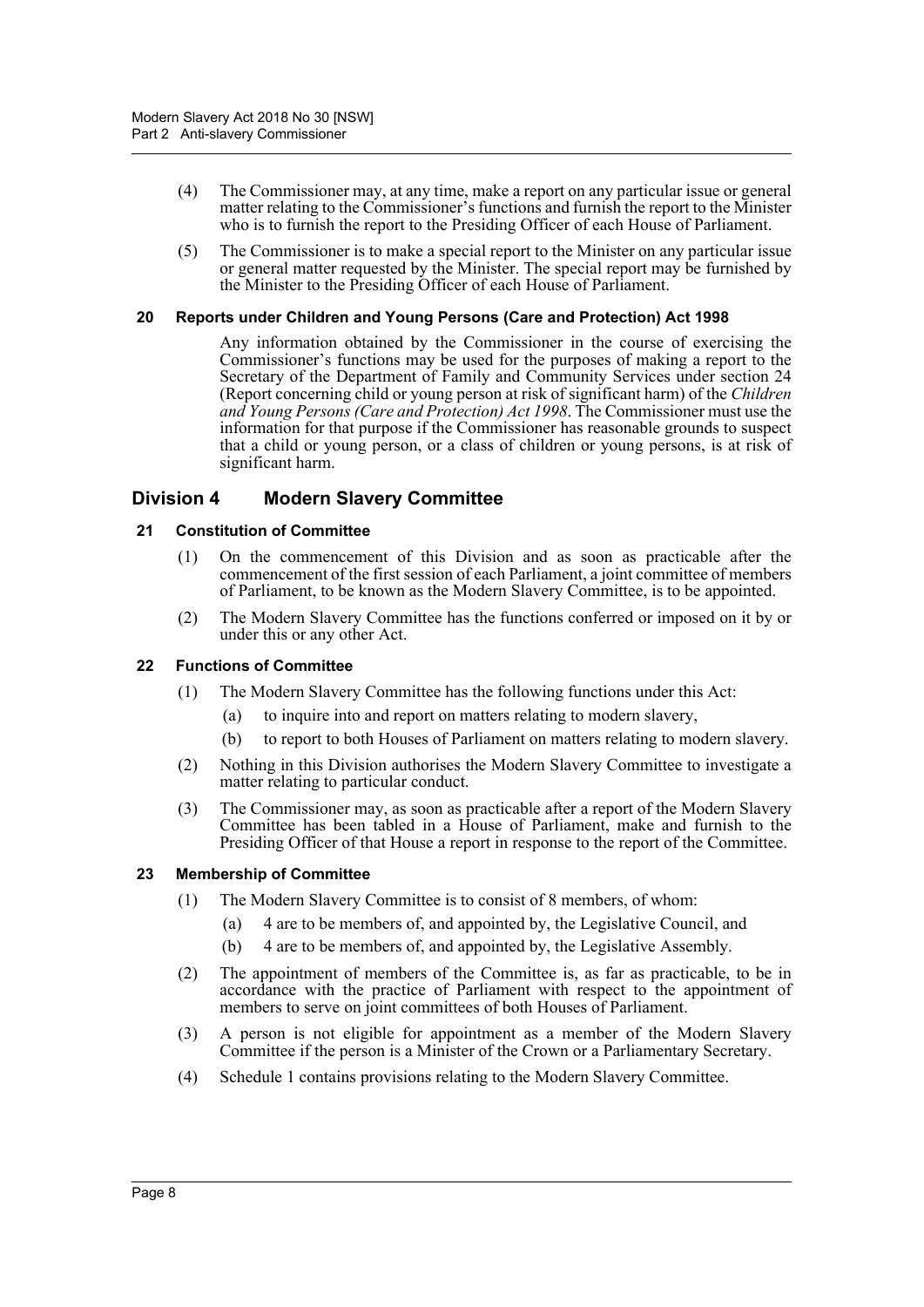# <span id="page-10-0"></span>**Part 3 Supply chains**

#### <span id="page-10-1"></span>**24 Transparency of supply chain**

(1) In this Act:

*commercial organisation* means an organisation (other than a government agency of the State) having employees in the State that:

- (a) supplies goods and services for profit or gain, and
- (b) has a total turnover in a financial year of the organisation of not less than \$50 million or such other amount as may be prescribed by the regulations.

*organisation* means the following:

- (a) any corporation (within the meaning of section 57A of the *Corporations Act 2001* of the Commonwealth) or incorporated partnership,
- (b) an association (including a partnership) other than one referred to in paragraph (a), or other body of persons.
- (2) A commercial organisation must prepare a modern slavery statement complying with subsection (3) for each financial year of the organisation. Maximum penalty: 10,000 penalty units.
- (3) The statement is to be prepared in accordance with the regulations within such period after the end of the financial year as is provided for by the regulations.
- (4) The statement is to contain such information as may be required by or under the regulations for or with respect to steps taken by the commercial organisation during the financial year to ensure that its goods and services are not a product of supply chains in which modern slavery is taking place.
- (5) Without limiting subsection (4), the regulations may require a modern slavery statement to include information about the following:
	- (a) the organisation's structure, its business and its supply chains,
	- (b) its due diligence processes in relation to modern slavery in its business and supply chains,
	- (c) the parts of its business and supply chains where there is a risk of modern slavery taking place, and the steps it has taken to assess and manage that risk,
	- (d) the training about modern slavery available to its employees.
- (6) The commercial organisation must make its modern slavery statement public in accordance with the regulations.

Maximum penalty: 10,000 penalty units.

(7) A person must not provide information in connection with a matter under this section that the person knows, or ought reasonably to know, is false or misleading in a material particular.

Maximum penalty: 10,000 penalty units.

**Note.** The *Crimes Act 1900* contains other offences relating to false and misleading information: sections 307B and 307C (False or misleading information/documents—maximum penalty imprisonment for 2 years or \$22,000, or both).

(8) The regulations may exempt or provide for the exemption, unconditionally or subject to conditions, of any organisation or class of organisation from any or all of the provisions of this section or the regulations made for the purposes of this section. **Note.** Section 175 of the *Public Works and Procurement Act 1912* provides for transparency in the supply chains of government agencies of the State.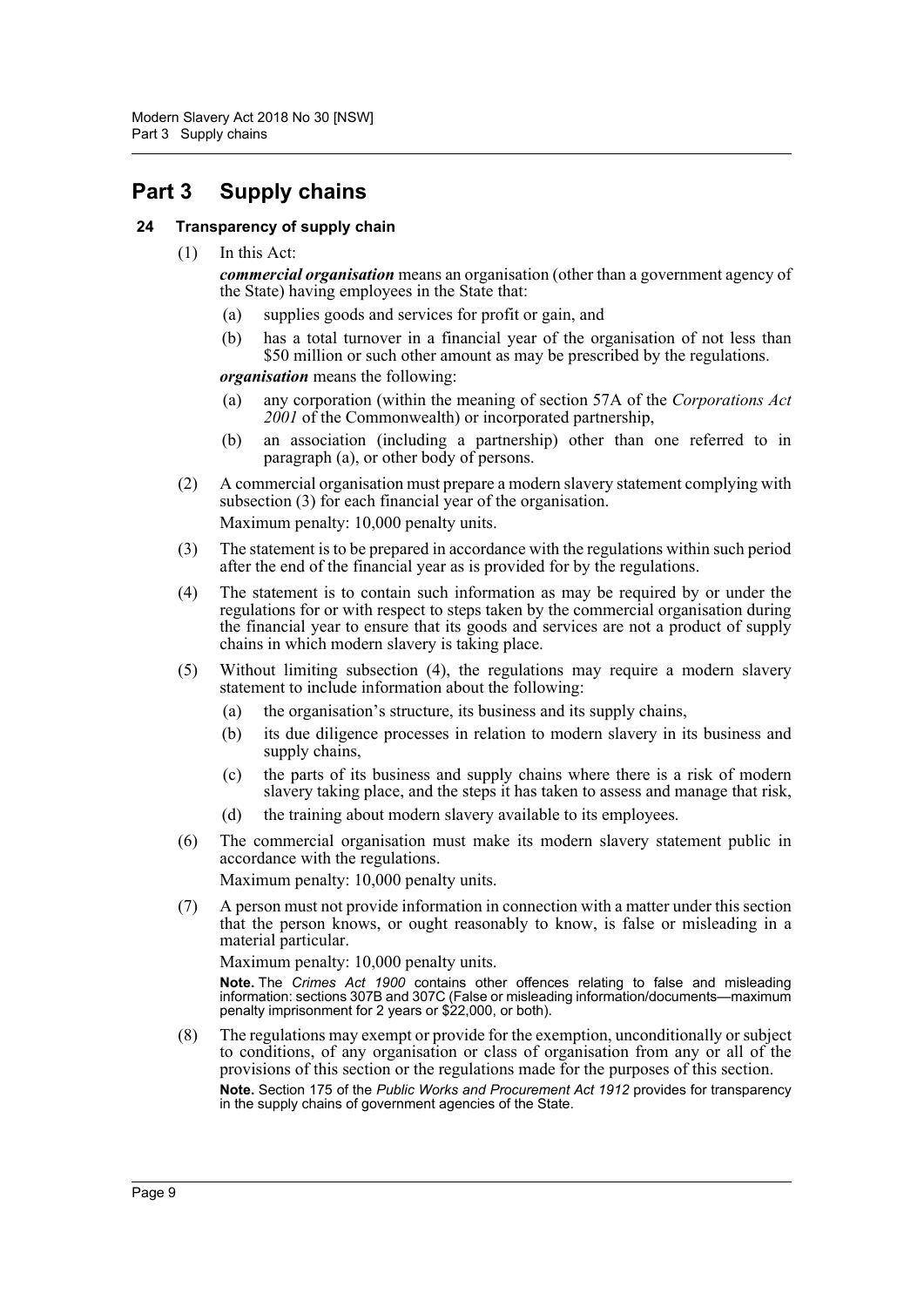(9) This section does not apply to a commercial organisation if the organisation is subject to obligations under a law of the Commonwealth or another State or a Territory that is prescribed as a corresponding law for the purposes of this section.

#### <span id="page-11-0"></span>**25 Government agency procurement**

The Commissioner must regularly consult with the Auditor-General and the NSW Procurement Board to monitor the effectiveness of due diligence procedures in place to ensure that the procurement of goods and services by government agencies are not the product of modern slavery.

#### <span id="page-11-1"></span>**26 Public register**

- (1) The Commissioner is to keep a register in electronic form that:
	- (a) identifies any commercial organisation that has disclosed in a modern slavery statement under section 24 that its goods and services are, or may be, a product of supply chains in which modern slavery may be taking place and whether the commercial organisation has taken steps to address the concern, and
	- (b) identifies any other organisation or body that has voluntarily disclosed to the Commissioner that its goods and services are, or may be, a product of supply chains in which modern slavery is taking place and whether the organisation or body has taken steps to address the concern, and
	- (c) identifies any government agency failing to comply with directions of the NSW Procurement Board under section 175 of the *Public Works and Procurement Act 1912* concerning procurement (within the meaning of Part 11 of that Act) of goods and services that are the product of modern slavery and whether the government agency has taken steps to ensure compliance in the future.
- (2) The Commissioner is to make the register publicly available free of charge.

#### <span id="page-11-2"></span>**27 Codes of practice**

- (1) The Commissioner may develop, and make publicly available, codes of practice for the purpose of providing guidance in identifying modern slavery taking place within the supply chains of government and non-government agencies and steps that can be taken by government and non-government agencies to remediate or monitor identified risks.
- (2) A code of practice may refer to or incorporate, with or without modification, a standard or other document prepared or published by a body specified in the code, as in force at a particular time or from time to time.

#### <span id="page-11-3"></span>**28 Commissioner's public awareness and advice functions—supply chains**

- (1) The Commissioner may promote public awareness of and provide advice on steps that can be taken by government and non-government agencies to remediate or monitor risks of modern slavery taking place in their supply chains, including encouraging agencies to develop their capacity to avoid such risks.
- (2) Without limiting subsection (1), the Commissioner may make information available to government and non-government agencies and other persons about matters to consider in relation to employing persons to work in supply chains.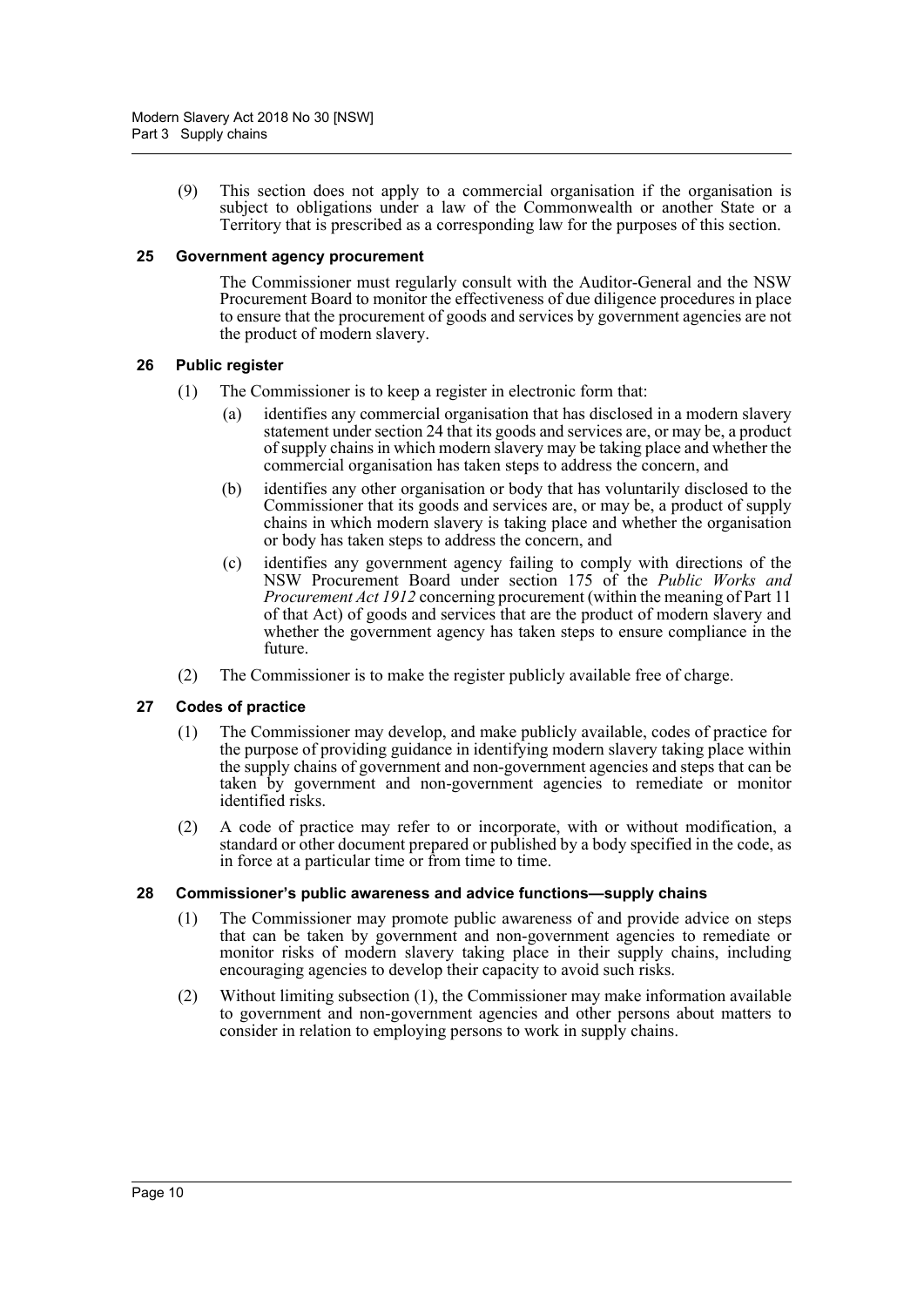# <span id="page-12-0"></span>**Part 4 Court orders**

#### <span id="page-12-1"></span>**29 Modern slavery risk order**

- (1) A court that convicts a person of an offence listed in Schedule 2 may (on the conviction or at any time afterwards) make an order prohibiting the person from engaging in conduct described in the order (a *modern slavery risk order*) if the court is satisfied:
	- (a) that, on the balance of probabilities, there is reasonable cause to believe, having regard to the nature and pattern of conduct of the person, that the person poses a risk of engaging in conduct constituting modern slavery, and
	- (b) the making of the order will reduce the risk, and
	- (c) the order is necessary for the purpose of protecting persons generally, or a particular person, from the physical or psychological harm that is likely to be caused if the convicted person engages in the conduct.
- (2) Without limiting the orders that may be made under subsection (1), the court may prohibit the convicted person from contacting any victim of the modern slavery offence for which the person was convicted or a relative of the victim.
- (3) In determining whether or not to make a modern slavery risk order against a person, the court is to consider the following:
	- (a) the seriousness of the offence for which the person was convicted,
	- (b) the seriousness of the person's total criminal record,
	- (c) the effect of the order on the person in comparison with the level of the risk that a further modern slavery offence may be committed by the person,
	- (d) any other matters it thinks relevant.
- (4) A modern slavery risk order may be made by the court on its own initiative or on application by the Attorney General or the Director of Public Prosecutions.
- (5) A modern slavery risk order has effect for such period after it is made (of at least 2 years) as is specified by the court.
- (6) An application may be made to the Supreme Court by a person who is subject to a modern slavery risk order to vary or revoke the order.
- (7) The Supreme Court may dispose of the application:
	- (a) by varying or revoking the order, or
	- (b) by dismissing the application.
- (8) A person who is subject to a modern slavery risk order must not, without reasonable excuse, contravene the order.

Maximum penalty: 500 penalty units or imprisonment for 2 years, or both.

(9) The onus of proof of reasonable excuse in proceedings under subsection (8) lies on the person charged with the offence.

**Note.** A person who is convicted of a modern slavery offence may also be subject to orders under the *Confiscation of Proceeds of Crime Act 1989* or the *Criminal Assets Recovery Act 1990*. For example, if a person is convicted of a serious offence (such as an offence under section 91G or 93AB of the *Crimes Act 1900*) the Director of Public Prosecutions or another appropriate officer may seek the making of a pecuniary penalty order under the *Confiscation of Proceeds of Crime Act 1989* against the person in respect of benefits derived by the person from the commission of the offence. Similarly, if a person engages in serious crime related activity such as any thing that is an offence under section 93AB (Slavery, servitude and child forced labour) of the *Crimes Act 1900* an assets forfeiture order may be made against the person on application by the New South Wales Crime Commission under the *Criminal Assets Recovery Act 1990*.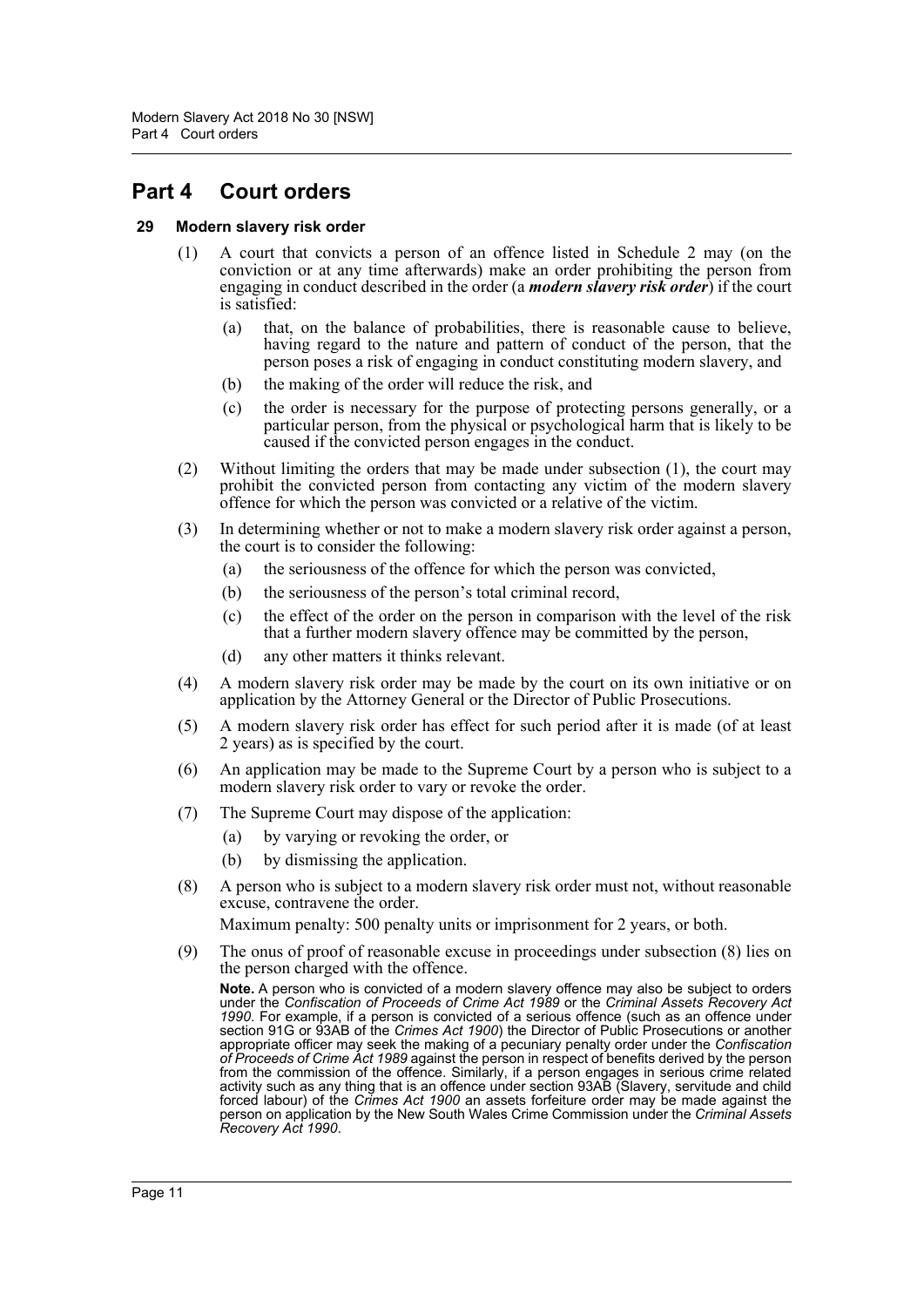# <span id="page-13-0"></span>**Part 5 Miscellaneous**

# <span id="page-13-1"></span>**30 Act to bind Crown**

This Act binds the Crown in right of New South Wales and, in so far as the legislative power of the Parliament of New South Wales permits, the Crown in all its other capacities.

# <span id="page-13-2"></span>**31 Annual reports**

- (1) The annual reporting information for a GSF agency under the *Government Sector Finance Act 2018* is to include the following matters:
	- (a) a statement of the action taken by the agency in relation to any issue raised by the Anti-slavery Commissioner during the financial year then ended concerning the operations of the agency and identified by the Commissioner as being a significant issue,
	- (b) a statement of steps taken to ensure that goods and services procured by and for the agency during the financial year then ended were not the product of modern slavery within the meaning of the *Modern Slavery Act 2018*.
- (2) This section commences on the commencement of Part 7.3 of the *Government Sector Finance Act 2018*.

# <span id="page-13-3"></span>**32 Expenditure under this Act**

Any expenditure incurred in the administration or execution of this Act by the State is to be paid out of money to be provided by Parliament.

# <span id="page-13-4"></span>**33 Nature of proceedings for offences**

- (1) Proceedings for an offence under this Act or the regulations may be dealt with:
	- (a) summarily before the Local Court, or
	- (b) summarily before the District Court.
- (2) If proceedings are brought in the Local Court, the maximum monetary penalty that the Local Court may impose for the offence is 100 penalty units, despite any higher maximum monetary penalty provided in respect of the offence.

# <span id="page-13-5"></span>**34 Regulations**

- (1) The Governor may make regulations, not inconsistent with this Act, for or with respect to any matter that by this Act is required or permitted to be prescribed or that is necessary or convenient to be prescribed for carrying out or giving effect to this Act.
- (2) The regulations may create an offence punishable by a penalty not exceeding 50 penalty units.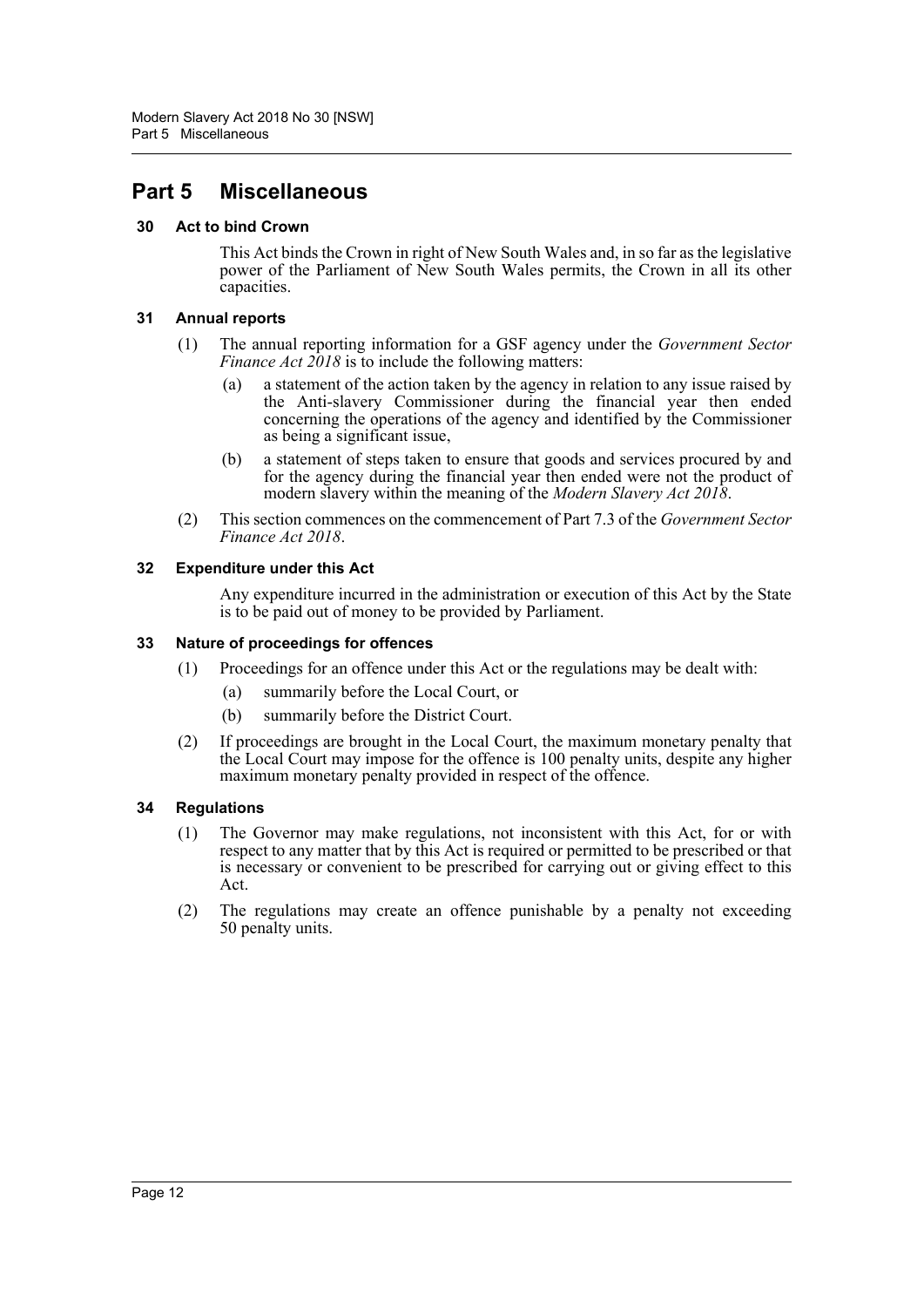# <span id="page-14-0"></span>**Schedule 1 Modern Slavery Committee**

(Section 23 (4))

#### **1 Definition**

In this Schedule, *Committee* means the Modern Slavery Committee.

#### **2 Vacancies**

- (1) A member of the Committee ceases to hold office:
	- (a) when the Legislative Assembly is dissolved or expires by the effluxion of time, or
	- (b) if the member becomes a Minister of the Crown or a Parliamentary Secretary, or
	- (c) if the member ceases to be a member of the Legislative Council or Legislative Assembly, or
	- (d) if, being a member of the Legislative Council, the member resigns the office by instrument in writing addressed to the President of the Legislative Council, or
	- (e) if, being a member of the Legislative Assembly, the member resigns the office by instrument in writing addressed to the Speaker of the Legislative Assembly, or
	- (f) if the member is discharged from office by the House of Parliament to which the member belongs.
- (2) Either House of Parliament may appoint one of its members to fill a vacancy among the members of the Committee appointed by that House.

# **3 Chair and Deputy Chair**

- (1) There is to be a Chair and a Deputy Chair of the Committee, who are to elected by and (subject to subclause (2)) from the members of the Committee.
- (2) The Chair must not be a member of a party that has been elected to Government.
- (3) A member of the Committee ceases to hold office as Chair or Deputy Chair of the Committee if:
	- (a) the member ceases to be a member of the Committee, or
	- (b) the member resigns the office by instrument in writing presented to a meeting of the Committee, or
	- (c) the member is discharged from office by the Committee.
- (4) At any time when the Chair is absent from New South Wales or is, for any reason, unable to perform the duties of Chair or there is a vacancy in that office, the Deputy Chair may exercise the functions of the Chair under this Act or under the *Parliamentary Evidence Act 1901*.

#### **4 Procedure**

- (1) The procedure for the calling of meetings of the Committee and for the conduct of business at those meetings is, subject to this Act, to be as determined by the Committee.
- (2) The Clerk of the Parliaments is to call the first meeting of the Committee, and the first meeting of the Committee in each Parliament, in such manner as the Clerk thinks fit.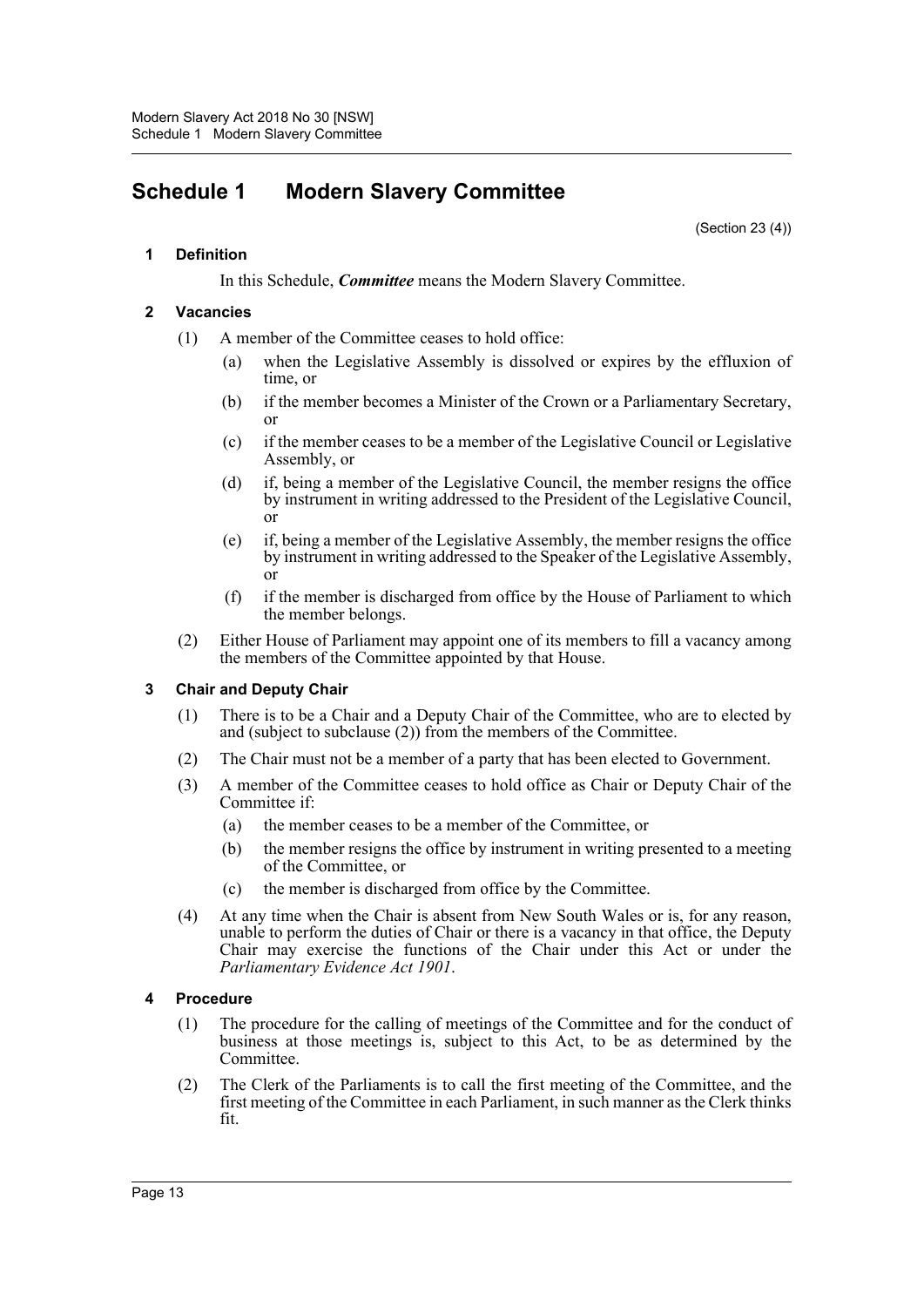- (3) At a meeting of the Committee, 4 members constitute a quorum, but the Committee must meet as a joint committee at all times.
- (4) The Chair or, in the absence of the Chair, the Deputy Chair (or, in the absence of both the Chair and the Deputy Chair, a member of the Committee elected to chair the meeting by the members present) is to preside at a meeting of the Committee.
- (5) The Deputy Chair or other member presiding at a meeting of the Committee has, in relation to the meeting, all the functions of the Chair.
- (6) The Chair, Deputy Chair or other member presiding at a meeting of the Committee has a deliberative vote and, in the event of an equality of votes, also has a casting vote.
- (7) A question arising at a meeting of the Committee is to be determined by a majority of the votes of the members present and voting.
- (8) The Committee may sit and transact business despite any prorogation of the Houses of Parliament or any adjournment of either House of Parliament.
- (9) The Committee may sit and transact business on a sitting day of a House of Parliament during the time of sitting.
- (10) Except as otherwise provided by this Act, the practice and procedure of the Committee is to be in accordance with the Standing Rules and Orders of the Legislative Council regulating the committees of the House.

#### **5 Reporting when Parliament not in session**

- (1) If a House of Parliament is not sitting when the Committee seeks to furnish a report to it, the Committee may present copies of the report to the Clerk of the House.
- (2) The report:
	- (a) on presentation and for all purposes is taken to have been laid before the House, and
	- (b) may be printed by authority of the Clerk, and
	- (c) if printed by authority of the Clerk, is for all purposes taken to be a document published by or under the authority of the House, and
	- (d) is to be recorded in the Minutes, or Votes and Proceedings, of the House on the first sitting day of the House after receipt of the report by the Clerk.

# **6 Evidence**

- (1) The Committee has power to send for persons, papers and records.
- (2) Subject to clause 7, the Committee must take all evidence in public.
- (3) If the Committee as constituted at any time has taken evidence in relation to a matter but the Committee as so constituted has ceased to exist before reporting on the matter, the Committee as constituted at any subsequent time, whether during the same or another Parliament, may consider that evidence as if it had taken the evidence.
- (4) The production of documents to the Committee is to be in accordance with the practice of the Legislative Council with respect to the production of documents to committees of the Legislative Council.

#### **7 Confidentiality**

(1) If any evidence proposed to be given before, or the whole or a part of a document produced or proposed to be produced to, the Committee relates to a secret or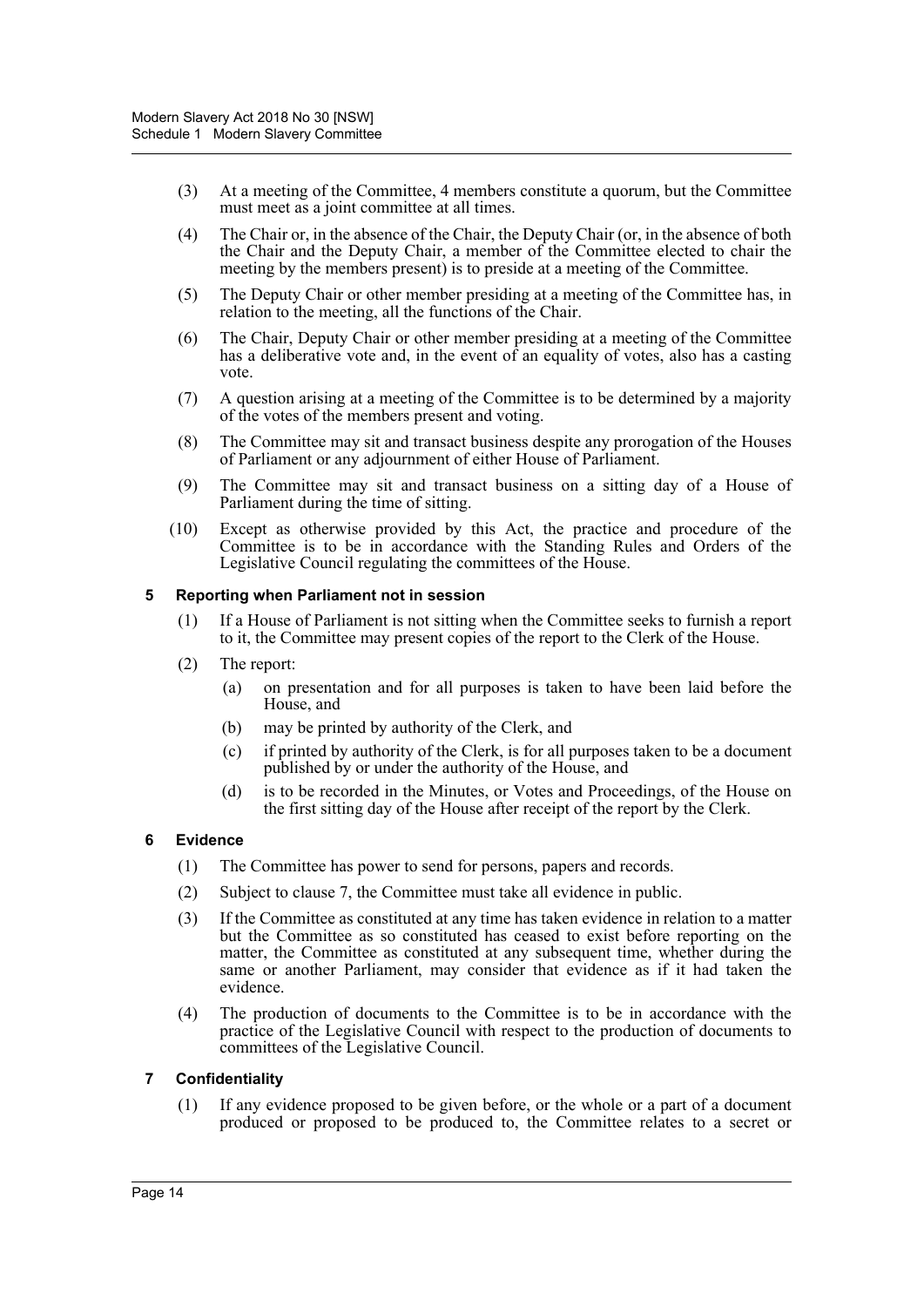confidential matter, the Committee may, and at the request of the witness giving the evidence or the person producing the document must:

- (a) take the evidence in private, or
- (b) direct that the document, or the part of the document, be treated as confidential.
- (2) If a direction under subclause (1) applies to a document or part of a document produced to the Committee:
	- (a) the contents of the document or part are, for the purposes of this clause, to be regarded as evidence given by the person producing the document or part and taken by the Committee in private, and
	- (b) the person producing the document or part is, for the purposes of this clause, to be regarded as a witness.
- (3) If, at the request of a witness, evidence is taken by the Committee in private:
	- (a) the Committee must not, without the consent in writing of the witness, and
	- (b) a person (including a member of the Committee) must not, without the consent in writing of the witness and the authority of the Committee under subclause  $(5)$ ,

disclose or publish the whole or a part of that evidence.

Maximum penalty: 20 penalty units or imprisonment for 3 months, or both.

(4) If evidence is taken by the Committee in private otherwise than at the request of a witness, a person (including a member of the Committee) must not, without the authority of the Committee under subclause (5), disclose or publish the whole or part of that evidence.

Maximum penalty: 20 penalty units or imprisonment for 3 months, or both.

- (5) The Committee may, in its discretion, disclose or publish or, by writing under the hand of the Chair, authorise the disclosure or publication of evidence taken in private by the Committee, but this subclause does not operate so as to affect the necessity for the consent of a witness under subclause (3).
- (6) Nothing in this clause prohibits:
	- (a) the disclosure or publication of evidence that has already been lawfully published, or
	- (b) the disclosure or publication by a person of a matter of which the person has become aware otherwise than by reason, directly or indirectly, of the giving of evidence before the Committee.
- (7) This clause has effect despite section 4 of the *Parliamentary Papers (Supplementary Provisions) Act 1975*.
- (8) If evidence taken by the Committee in private is disclosed or published in accordance with this clause, sections 5 and 6 of the *Parliamentary Papers (Supplementary Provisions) Act 1975* apply to and in relation to the disclosure or publication as if it were a publication of that evidence under the authority of section 4 of that Act.

**Note.** The *Defamation Act 2005* makes provision for 2 defences in respect of the publication of defamatory matter that is contained in evidence taken by, or documents produced to, the Committee in private, but only if the evidence or documents have been disclosed or published in accordance with this clause.

Section 28 of the *Defamation Act 2005* (when read with clause 8 of Schedule 2 to that Act) ensures that such documents attract the defence relating to public documents in defamation proceedings.

Section 29 of the *Defamation Act 2005* (when read with clause 17 of Schedule 3 to that Act) ensures that proceedings in which such evidence is taken or documents produced attract the defences relating to fair reports of proceedings of public concern in defamation proceedings.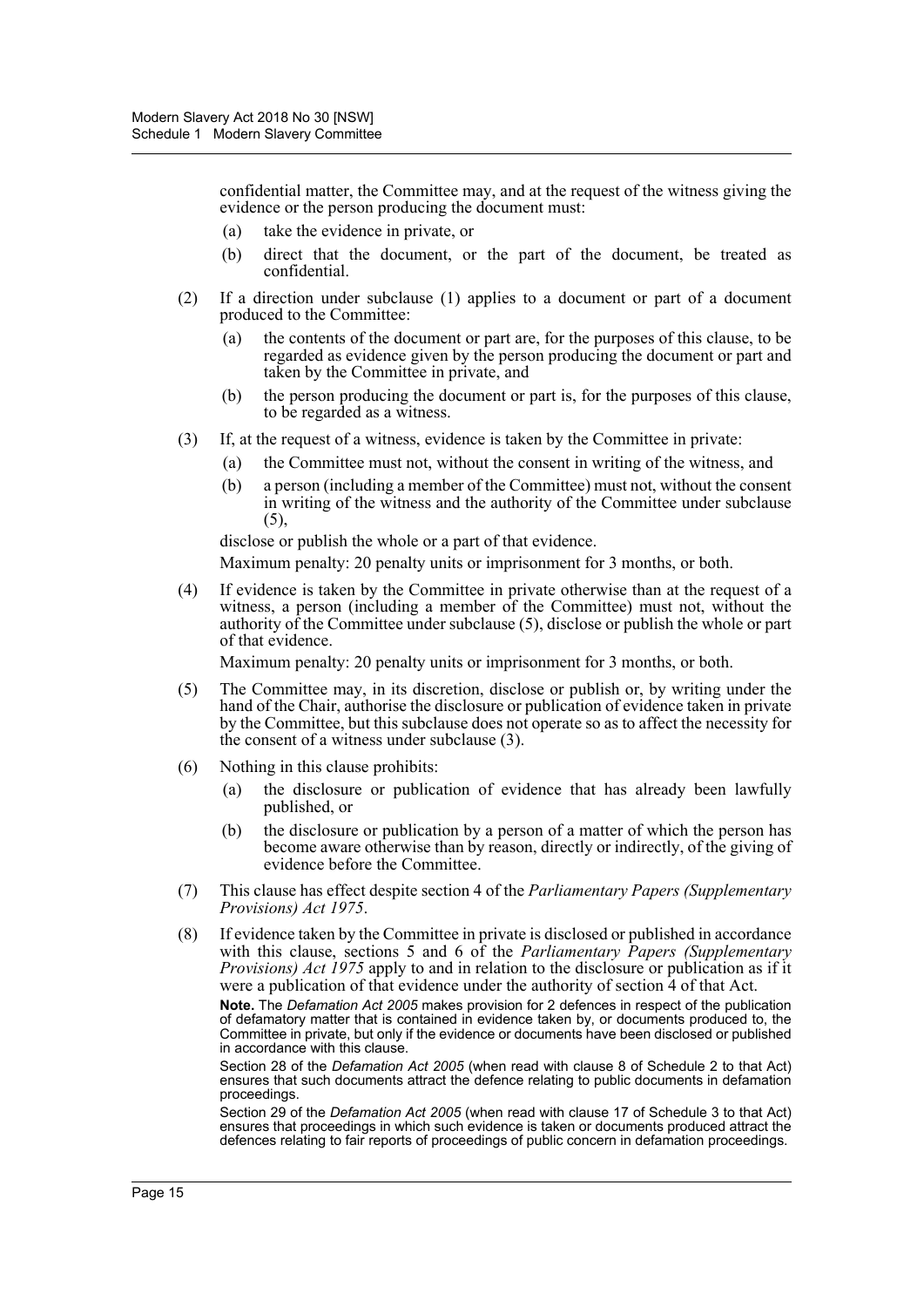#### **8 Application of certain Acts**

For the purposes of the *Parliamentary Evidence Act 1901* and the *Parliamentary Papers (Supplementary Provisions) Act 1975* and for any other purposes:

- (a) the Committee is to be regarded as a joint committee of the Legislative Council and Legislative Assembly, and
- (b) the proposal for the appointment of the Committee is to be regarded as having originated in the Legislative Council.

#### **9 Validity of certain acts or proceedings**

Any act or proceeding of the Committee is, even though at the time when the act or proceeding was done, taken or commenced there was:

- (a) a vacancy in the office of a member of the Committee, or
- (b) any defect in the appointment, or any disqualification, of a member of the Committee,

as valid as if the vacancy, defect or disqualification did not exist and the Committee were fully and properly constituted.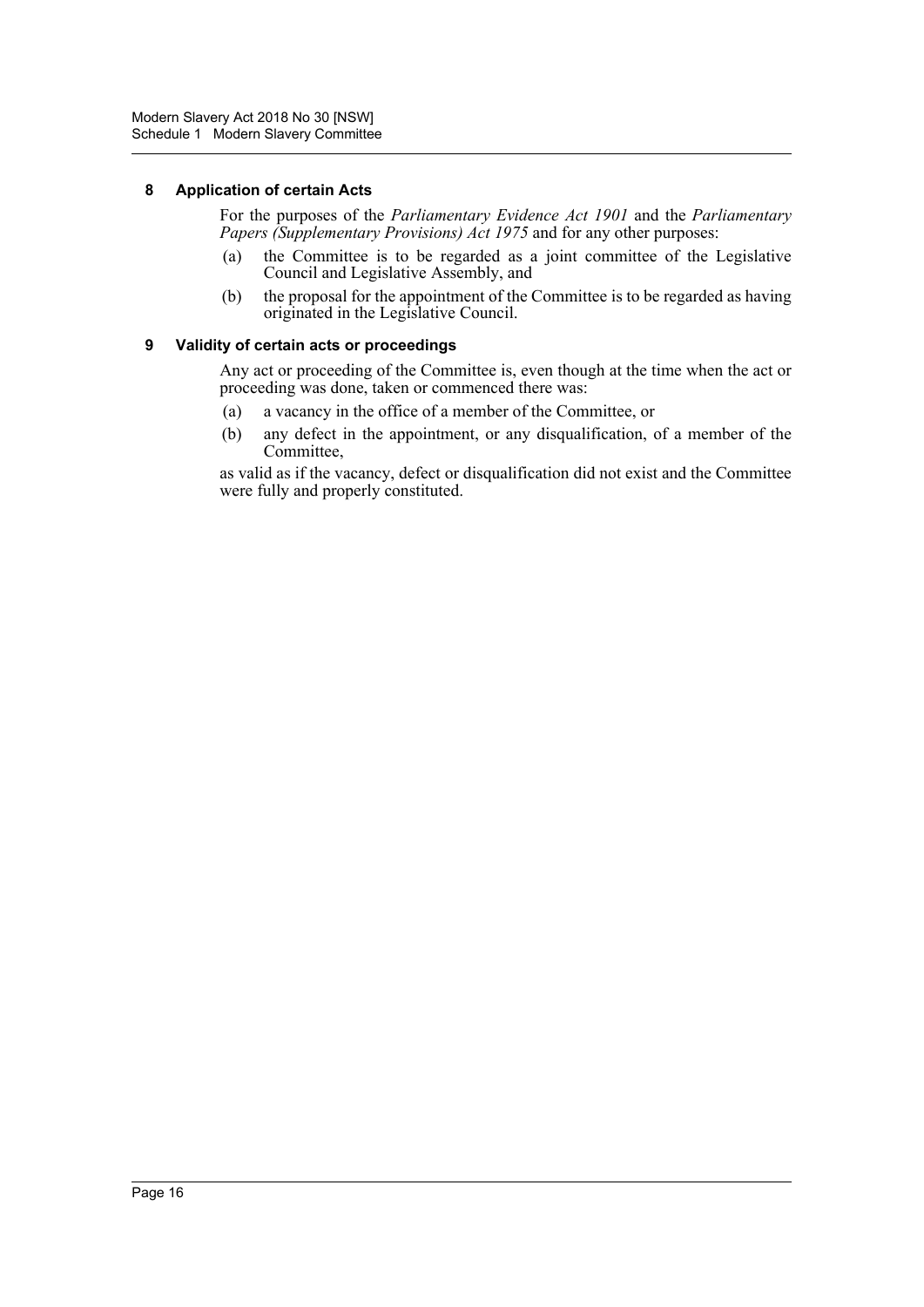# <span id="page-18-0"></span>**Schedule 2 Offences**

(Section 5)

An offence against the following sections of the *Crimes Act 1900:*

| <b>Section</b>     | <b>Description of offence</b>                                               |
|--------------------|-----------------------------------------------------------------------------|
| 80D                | Causing sexual servitude                                                    |
| 80E                | Conduct of business involving sexual servitude                              |
| $91G(1)$ and $(2)$ | Children not to be used for production of child abuse material              |
| 91G(3)             | Aggravated offence of using children for production of child abuse material |
| 91H                | Production, dissemination or possession of child abuse material             |
| 91HAA              | Administering a digital platform used to deal with child abuse material     |
| $93AA-93AC$        | Slavery and slavery-like offences                                           |

An offence against the following section of the *Human Tissue Act 1983*:

| <b>Section</b> | <b>Description of offence</b> |
|----------------|-------------------------------|
|                | Trading in tissue prohibited  |

An offence against any of the following sections of the Commonwealth Criminal Code:

| <b>Section</b> | <b>Description of offence</b>                      |
|----------------|----------------------------------------------------|
| 270.3          | Slavery offences                                   |
| 270.5          | Servitude offences                                 |
| 270.6A         | Forced labour offences                             |
| 270.7          | Deceptive recruiting for labour or services        |
| 270.7B         | Forced marriage offences                           |
| 270.8          | Slavery-like offences—aggravated offences          |
| 271.2          | Offence of trafficking in persons                  |
| 271.3          | Trafficking in persons—aggravated offence          |
| 271.4          | Offence of trafficking in children                 |
| 271.5          | Offence of domestic trafficking in persons         |
| 271.6          | Domestic trafficking in persons—aggravated offence |
| 271.7          | Offence of domestic trafficking in children        |
| 271.8          | Offence of debt bondage                            |
| 271.9          | Debt bondage—aggravated offence                    |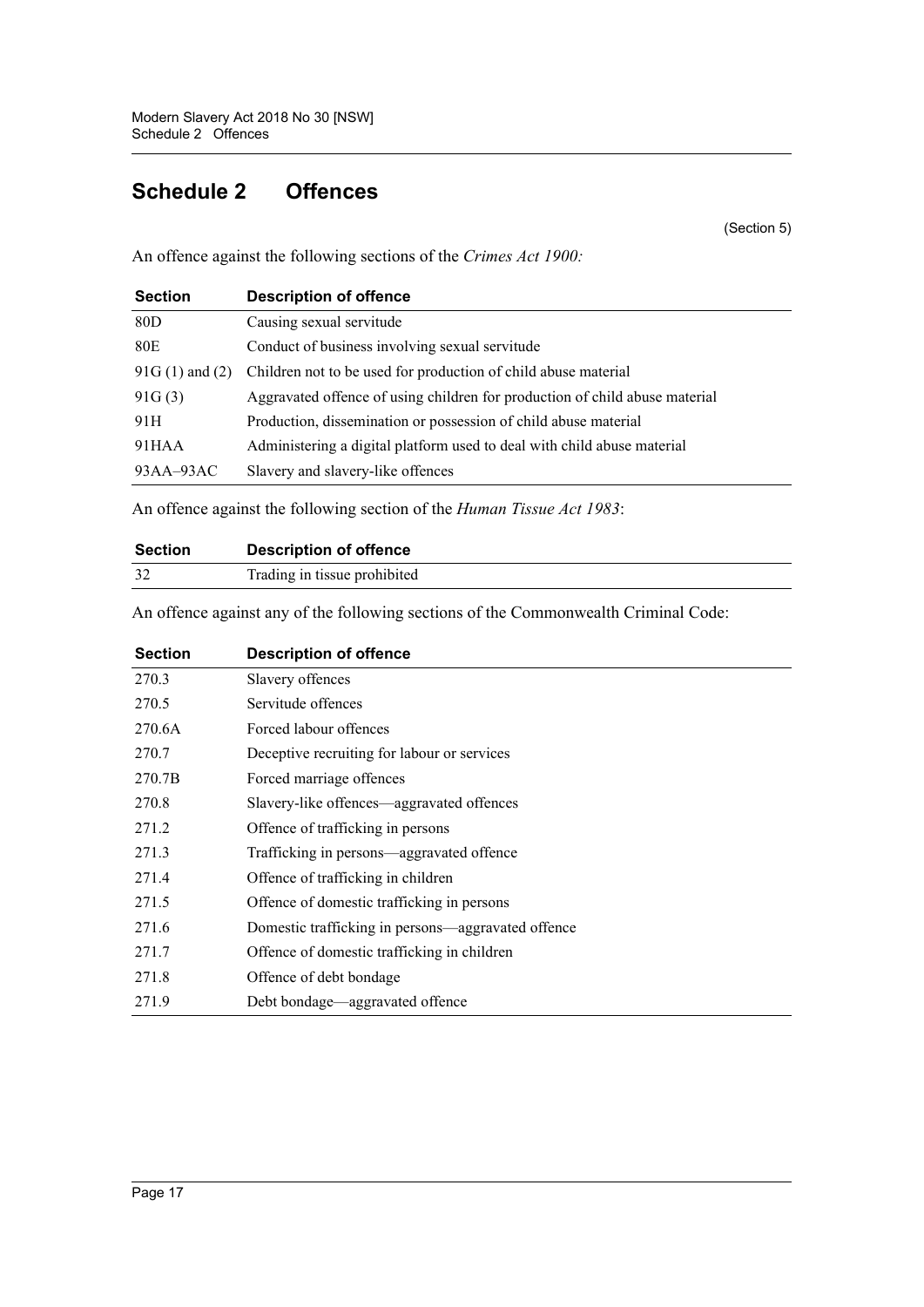# <span id="page-19-0"></span>**Schedule 3 Savings, transitional and other provisions**

# **Part 1 General**

# **1 Regulations**

- (1) The regulations may contain provisions of a savings or transitional nature consequent on the enactment of this Act or any Act that amends this Act.
- (2) Any such provision may, if the regulations so provide, take effect from the date of assent to the Act concerned or a later date.
- (3) To the extent to which any such provision takes effect from a date that is earlier than the date of its publication on the NSW legislation website, the provision does not operate so as:
	- (a) to affect, in a manner prejudicial to any person (other than the State or an authority of the State), the rights of that person existing before the date of its publication, or
	- (b) to impose liabilities on any person (other than the State or an authority of the State) in respect of anything done or omitted to be done before the date of its publication.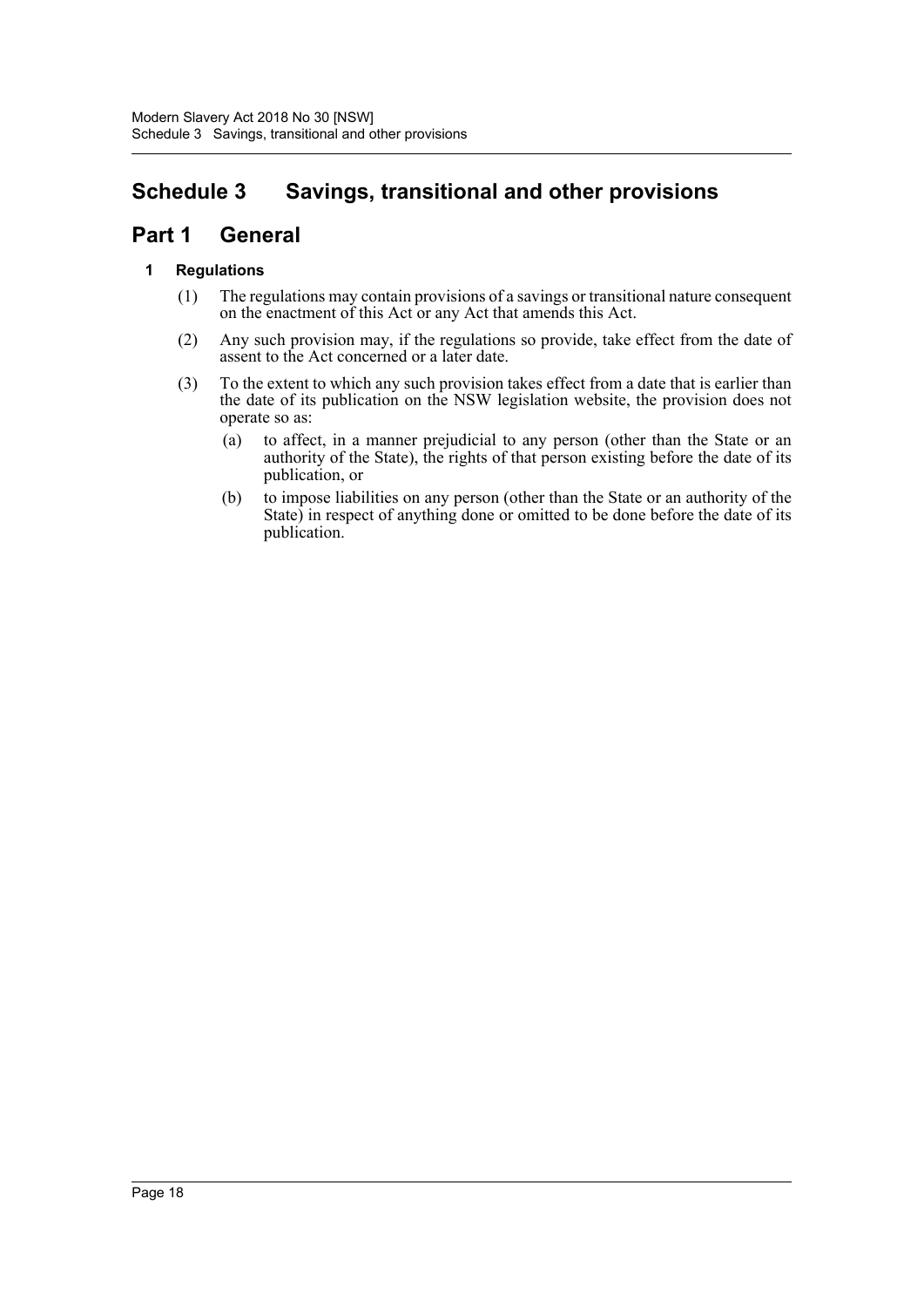# <span id="page-20-0"></span>**Schedule 4 Amendment of Crimes Act 1900 No 40**

# **[1] Section 91FA Definitions**

Insert in alphabetical order:

*deal*, in relation to child abuse material, includes any of the following:

- (a) viewing, uploading or downloading child abuse material,
- (b) making child abuse material available for viewing, uploading or downloading,
- (c) facilitating the viewing, uploading or downloading of child abuse material.

#### **[2] Section 91G Children not to be used for production of child abuse material**

Insert after section 91G (2):

- (3) A person is guilty of an offence against this subsection if the person commits an offence against subsection (1) or (2) in circumstances of aggravation. Maximum penalty: imprisonment for 20 years.
- (3A) For the purposes of this section, *circumstances of aggravation* means circumstances involving any one or more of the following:
	- (a) the alleged victim is under 10 years of age,
	- (b) the alleged offender is in the company of another person or persons,
	- (c) the alleged victim has a serious physical disability,
	- (d) the alleged victim has a cognitive impairment,
	- (e) the alleged offender took advantage of the alleged victim being under the influence of alcohol or a drug in order to commit the offence,
	- (f) the alleged offender deprives the alleged victim of his or her liberty for a period before or after the commission of the offence,
	- (g) at the time of, or immediately before or after, the commission of the offence, the alleged offender intentionally or recklessly inflicts actual bodily harm on the alleged victim or any other person who is present or nearby,
	- (h) at the time of, or immediately before or after, the commission of the offence, the alleged offender threatens to inflict actual bodily harm on the alleged victim or any other person who is present or nearby,
	- (i) the alleged victim is (whether generally or at the time of the commission of the offence) under the authority of the alleged offender,
	- (j) the alleged offender breaks and enters into any dwelling-house or other building with the intention of committing the offence or any other serious indictable offence.
- (3B) In proceedings for an offence against this section, it is not necessary to prove that the accused knew the age of the child concerned.
- (3C) If on the trial of a person charged with an offence against subsection (3) the trier of fact is not satisfied that the offence is proven but is satisfied that the person has committed an offence against subsection (1) or (2), the trier of fact may acquit the person of the offence charged and find the person guilty of an offence against subsection (1) or (2). The person is liable to punishment accordingly.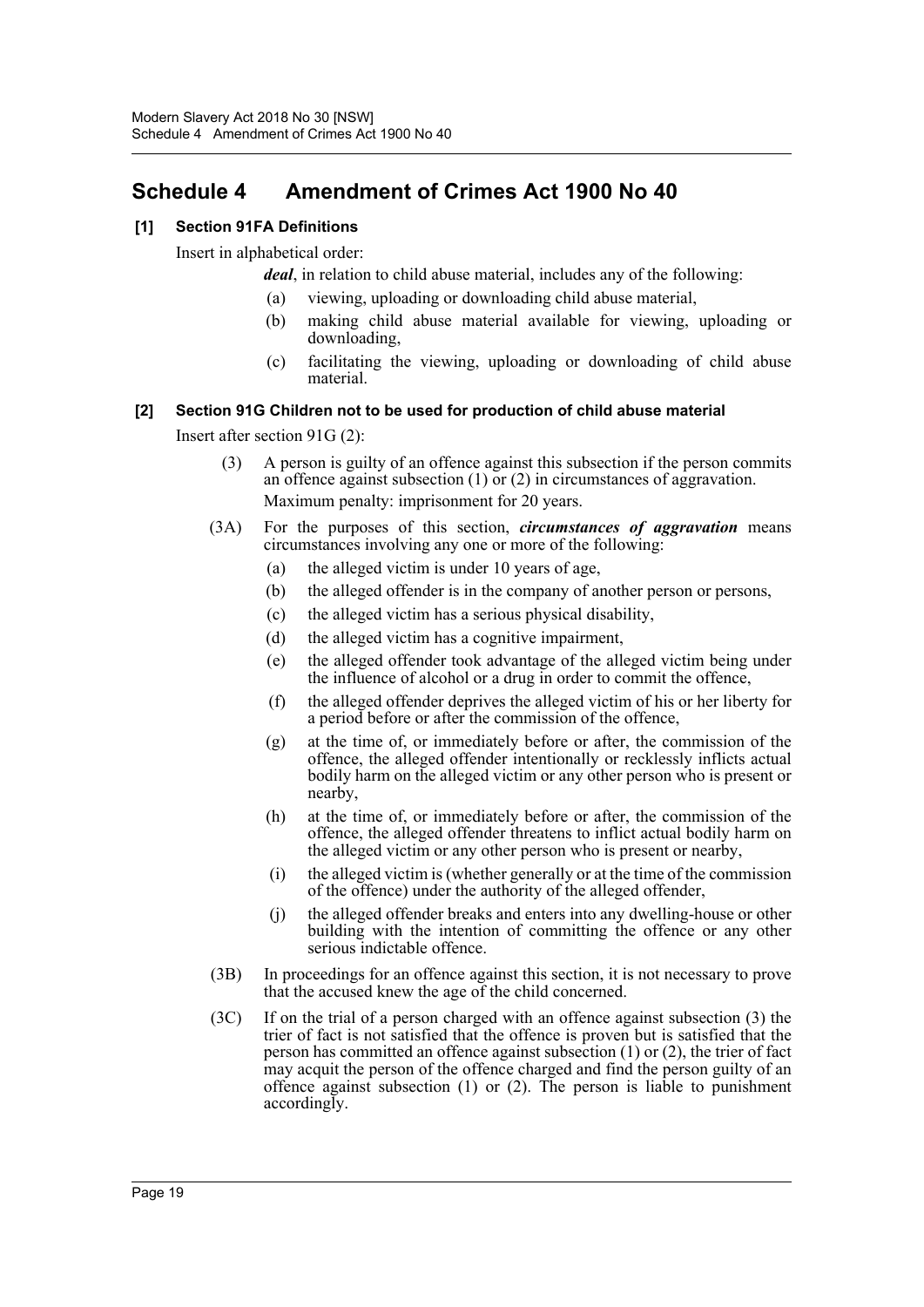#### **[3] Sections 91HAA–91HAC**

Insert after section 91H:

#### **91HAA Administering a digital platform used to deal with child abuse material**

- (1) A person (the *administrator*) is guilty of an offence if:
	- (a) the administrator administers, or assists in the administration of, a digital platform, and
	- (b) the digital platform is used by another person to deal with child abuse material, and
	- (c) the administrator:
		- (i) intends that the digital platform be used by another person to deal with child abuse material, or
		- (ii) is aware that the digital platform is being used by another person to deal with child abuse material.

Maximum penalty: imprisonment for 14 years.

- (2) In proceedings for an offence against this section, it is not necessary to prove the identity of the person using the digital platform to deal with child abuse material.
- (3) In this section:

*administer*, a digital platform, includes the following:

- (a) design, create, manage or maintain the digital platform, part of the digital platform or a function of the digital platform,
- (b) provide a device to host the digital platform, part of the digital platform or a function of the digital platform,
- (c) facilitate the operation and use of the digital platform, part of the digital platform or a function of the digital platform.

#### **91HAB Encouraging use of a digital platform to deal with child abuse material**

- (1) A person is guilty of an offence if:
	- (a) the person is 18 or more years of age, and
	- (b) the person encourages another person to use a digital platform, and
	- (c) the person intends that other person to use the digital platform to deal with child abuse material.

Maximum penalty: imprisonment for 14 years.

- (2) In determining whether a person has encouraged another person to use a digital platform with the intention of the person using it to deal with child abuse material in proceedings for an offence against this section, it is not necessary to prove:
	- (a) the identity of the person encouraged to use the digital platform to deal with child abuse material, or
	- (b) that another person in fact used the digital platform to deal with child abuse material, or
	- (c) if another person did in fact use the digital platform to deal with child abuse material, that it was the defendant's encouragement that caused the person to do so.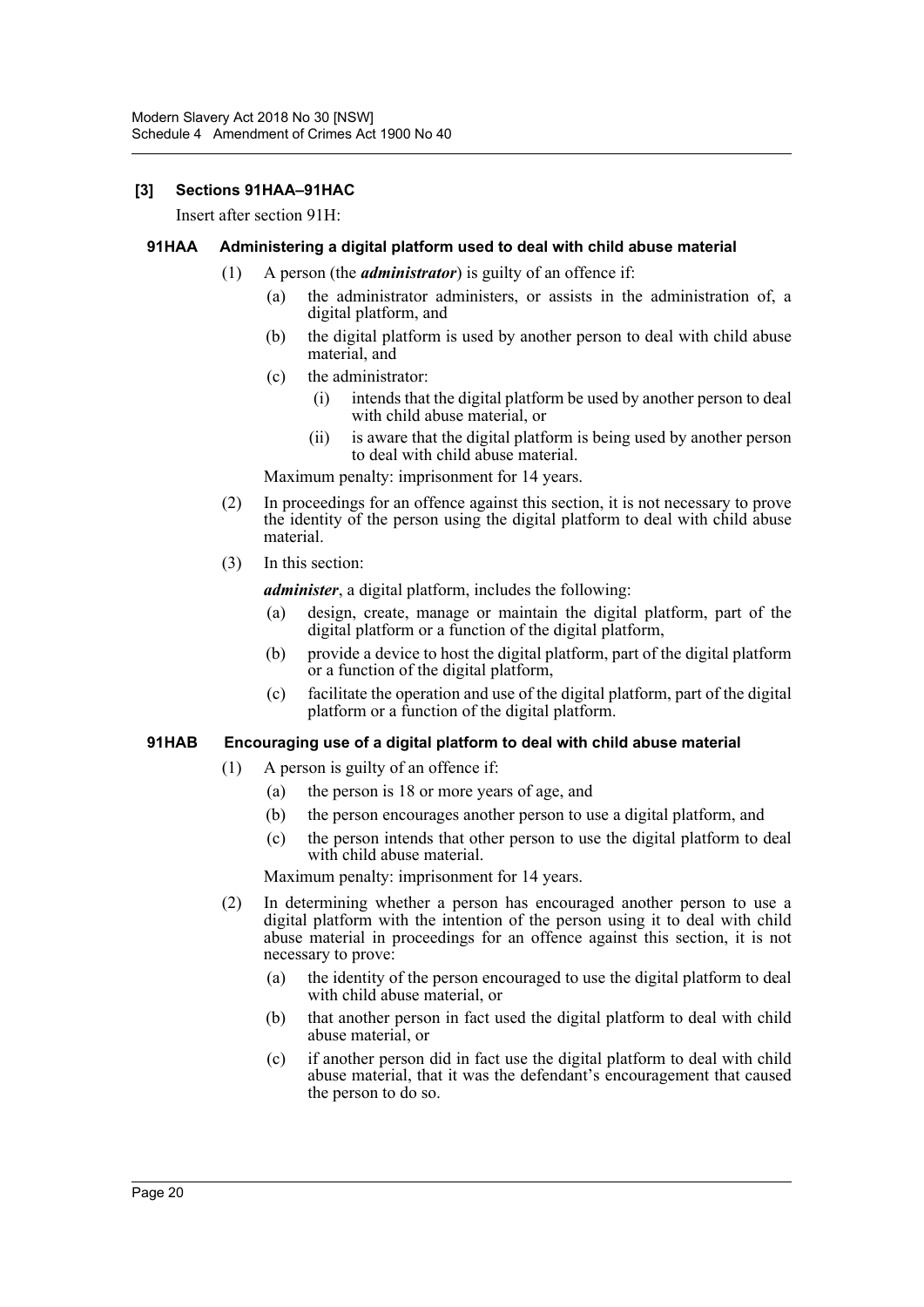#### **91HAC Providing information about avoiding detection**

(1) A person is guilty of an offence if the person intentionally provides information to another person about how to avoid detection of, or prosecution for, conduct that involves the commission of an offence against section 91HAA or 91HAB.

Maximum penalty: imprisonment for 14 years.

- (2) In proceedings for an offence against this section, it is not necessary to prove:
	- (a) the identity of the person to whom the information was provided, or
	- (b) that the information was actually used by the other person.

#### **[4] Section 91HA Defences**

Insert after section 91HA (1):

#### (1A) **Reasonable steps to prevent dealing with child abuse material**

It is a defence in proceedings for an offence against section 91HAA that the defendant, on becoming aware that the digital platform was being used to deal with child abuse material, took all reasonable steps in the circumstances to prevent other persons from being able to use the digital platform to access child abuse material.

#### **[5] Section 91HA (3), (6) and (7)**

Insert ", 91HAA, 91HAB or 91HAC" after "section 91H".

#### **[6] Section 91HA (8)**

Omit "or 91H". Insert instead ", 91H, 91HAA, 91HAB or 91HAC".

#### **[7] Part 3, Division 17**

Insert after section 93:

# **Division 17 Slavery and slavery-like offences**

#### **93AA Definitions**

In this Division:

*coercion* includes coercion by any of the following:

- (a) force,
- (b) duress,
- (c) detention,
- (d) psychological oppression,
- (e) abuse of power,
- (f) taking advantage of a person's vulnerability.

*deceive* means mislead as to fact (including the intention of any person) or as to law, by words or other conduct.

*threat* means:

- (a) a threat of force, or
- (b) a threat to cause a person's deportation, or
- (c) a threat of any other detrimental action, unless there are reasonable grounds for the threat of that action in connection with provision of labour or services by the person.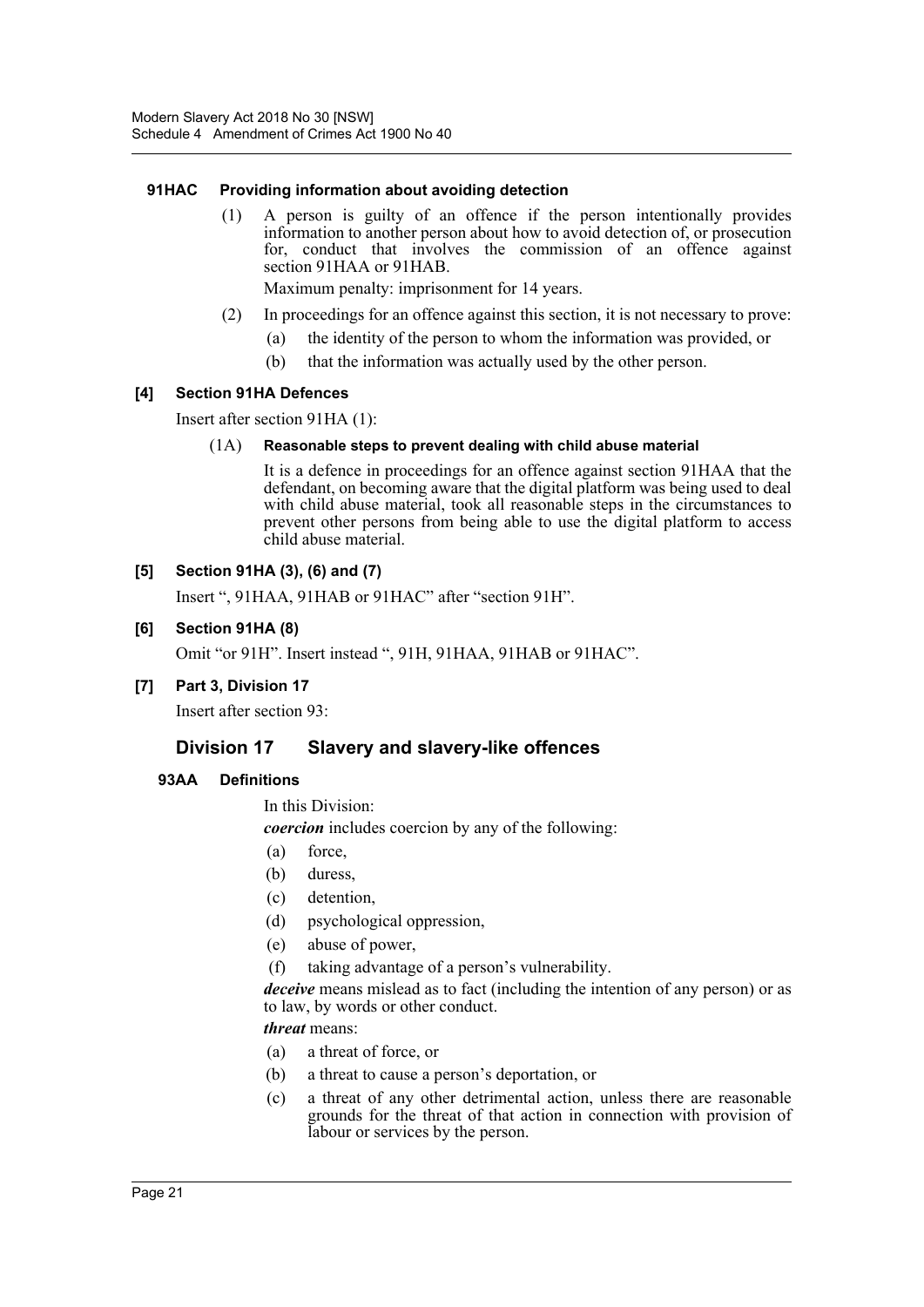#### **93AB Slavery, servitude and child forced labour**

- (1) A person is guilty of an offence if:
	- (a) the person holds another person in slavery or servitude and the circumstances are such that the person knows or ought to know that the person is held in slavery or servitude, or
	- (b) the person requires a child to perform forced or compulsory labour and the circumstances are such that the person knows or ought to know that the child is being required to perform forced or compulsory labour.

Maximum penalty: imprisonment for 25 years.

- (2) For the purposes of subsection (1) (b), *forced or compulsory labour* does not include:
	- (a) work or service normally required of a child who is under detention because of a court order or who, under a court order of this or another jurisdiction, has been conditionally released from detention or ordered to perform work in the community, or
	- (b) work or service required because of an emergency threatening the New South Wales community or a part of the New South Wales community, or
	- (c) work or service that forms part of normal civil obligations.
- (3) In determining whether a person is being held in slavery or servitude or a child is required to perform forced or compulsory labour, regard may be had to all the circumstances.
- (4) For example, regard may be had to the following:
	- (a) to any of the person's personal circumstances (such as the person being a child, the person's family relationships, and any mental or physical illness) which may make the person more vulnerable than other persons,
	- (b) to any work or services provided by the person, including work or services provided in circumstances which constitute exploitation,
	- (c) the coercion, threat or deception involved,
	- (d) without limiting paragraph (c), whether the person has been coerced, threatened or deceived into doing anything which involves the supply or sale of the person's tissue (within the meaning of the *Human Tissue Act 1983*).
- (5) The consent of a person (whether an adult or a child) to any of the acts alleged to constitute holding the person in slavery or servitude, or requiring the child to perform forced or compulsory labour, does not preclude a determination that the person is being held in slavery or servitude, or the child is required to perform forced or compulsory labour.
- (6) In this section:

*servitude* has the meaning it has in section 270.4 of the Commonwealth Criminal Code.

*slavery* has the meaning it has in section 270.1 of the Commonwealth Criminal Code.

#### **93AC Child forced marriage**

(1) In this section:

*child* means a person who is under 18 years of age.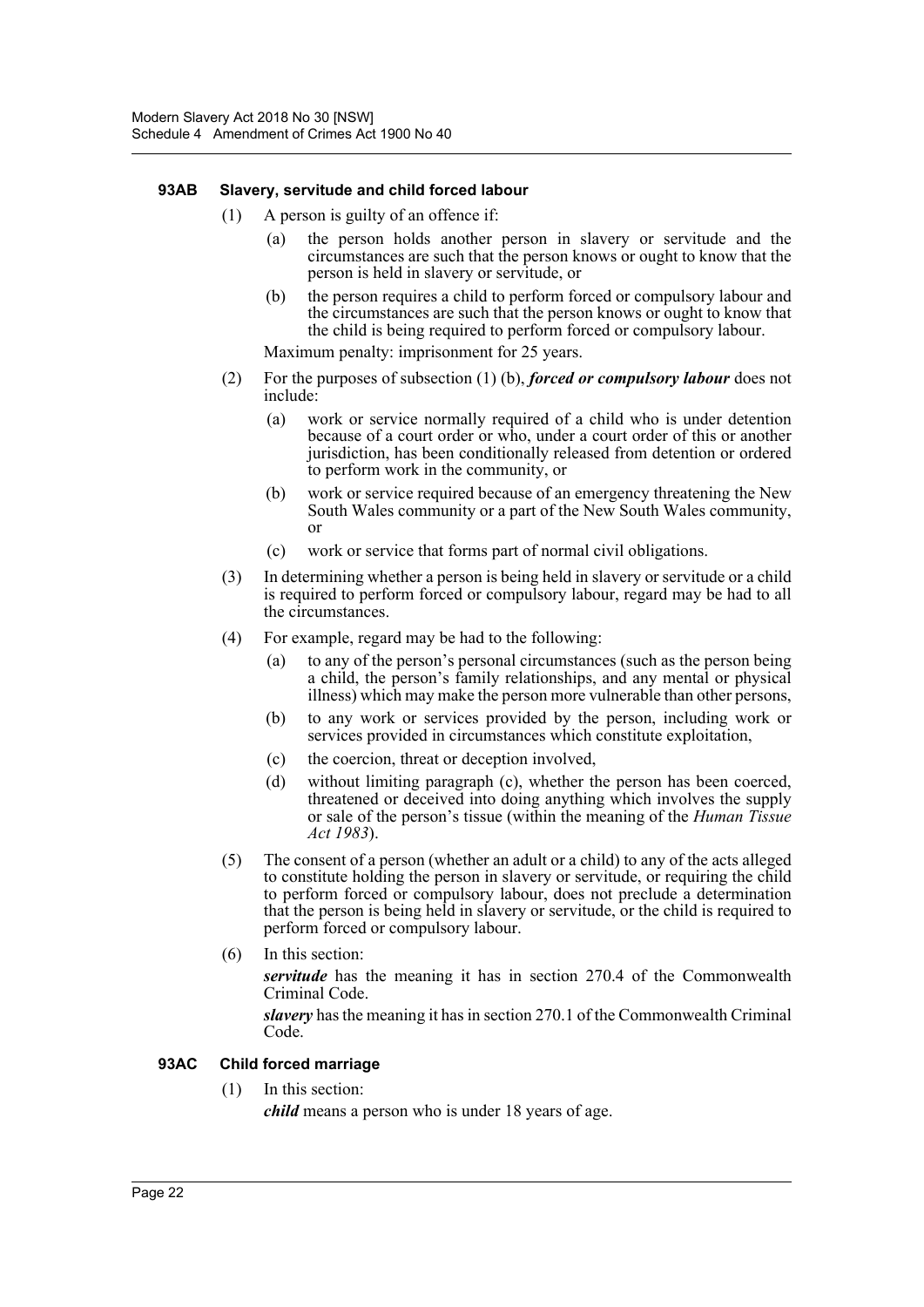*marriage* includes the following:

- (a) a marriage recognised under the law of a foreign country,
- (b) a marriage that is void, invalid or not recognised by law for any reason.
- (2) For the purposes of this section, a child enters into a *forced marriage* if the child enters into the marriage without freely and fully consenting:
	- (a) because of the use of coercion, threat or deception (whether by another party to the marriage or by another person), or
	- (b) because the child was incapable of understanding the nature and effect of the marriage ceremony.
- (3) A person:
	- (a) who causes a child to enter into a forced marriage, and
	- (b) who intends to cause, or is reckless as to causing, that forced marriage, is guilty of an offence.

Maximum penalty: imprisonment for 9 years.

(4) A person who enters into a marriage with a child knowing that it is a forced marriage is guilty of an offence.

Maximum penalty: imprisonment for 9 years.

(5) For the purpose of proving an offence against this section, a person under 16 years is presumed, unless the contrary is proved, to be incapable of understanding the nature or effect of a marriage ceremony.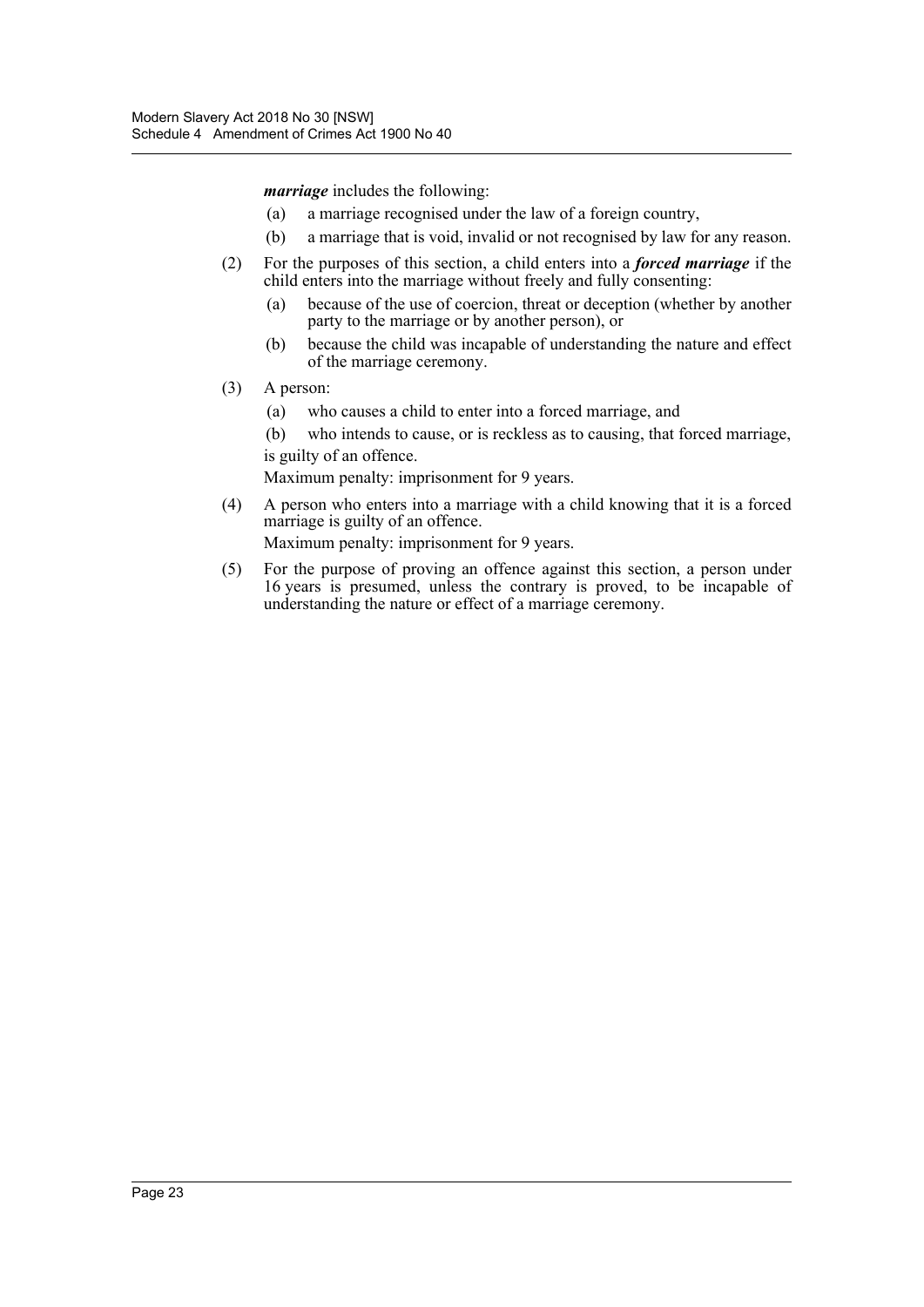# <span id="page-25-0"></span>**Schedule 5 Amendment of other Acts and regulations**

# **5.1 Annual Reports (Departments) Regulation 2015**

# **Clause 6 Additional matters to be included in annual reports**

Insert after clause 6 (b):

- (b1) a statement of the action taken by the Department in relation to any issue raised by the Anti-slavery Commissioner during the financial year then ended concerning the operations of the Department and identified by the Commissioner as being a significant issue,
- (b2) a statement of steps taken to ensure that goods and services procured by and for the Department during the financial year then ended were not the product of modern slavery within the meaning of the *Modern Slavery Act 2018,*

# **5.2 Annual Reports (Statutory Bodies) Regulation 2015**

# **Clause 8 Additional matters to be included in annual reports**

Insert after clause 8 (1) (b):

- (b1) a statement of the action taken by the body in relation to any issue raised by the Anti-slavery Commissioner during the financial year then ended concerning the operations of the body and identified by the Commissioner as being a significant issue,
- (b2) a statement of steps taken to ensure that goods and services procured by and for the body during the financial year then ended were not the product of modern slavery within the meaning of the *Modern Slavery Act 2018*,

# **5.3 Crimes (Domestic and Personal Violence) Act 2007 No 80**

# **[1] Section 4 Meaning of "personal violence offence"**

Insert after section 4 (b1):

(b2) an offence under section 93AC (Child forced marriage) of the *Crimes Act 1900*, or

# **[2] Section 4 (c)**

Omit "or  $(b1)$ ". Insert instead ",  $(b1)$  or  $(b2)$ ".

# **[3] Section 7 Meaning of "intimidation"**

Insert at the end of section  $7(1)(c)$ :

, or

(d) any conduct amounting to coercion of a child to enter into a forced marriage within the meaning of section 93AC of the *Crimes Act 1900*.

# **[4] Section 35 Prohibitions and restrictions imposed by apprehended violence orders**

Insert after section 35 (2):

(2A) Without limiting the generality of subsection (2) (f), an order may prohibit any behaviour of the defendant that might coerce the protected person into a forced marriage within the meaning of section 93AC of the *Crimes Act 1900*.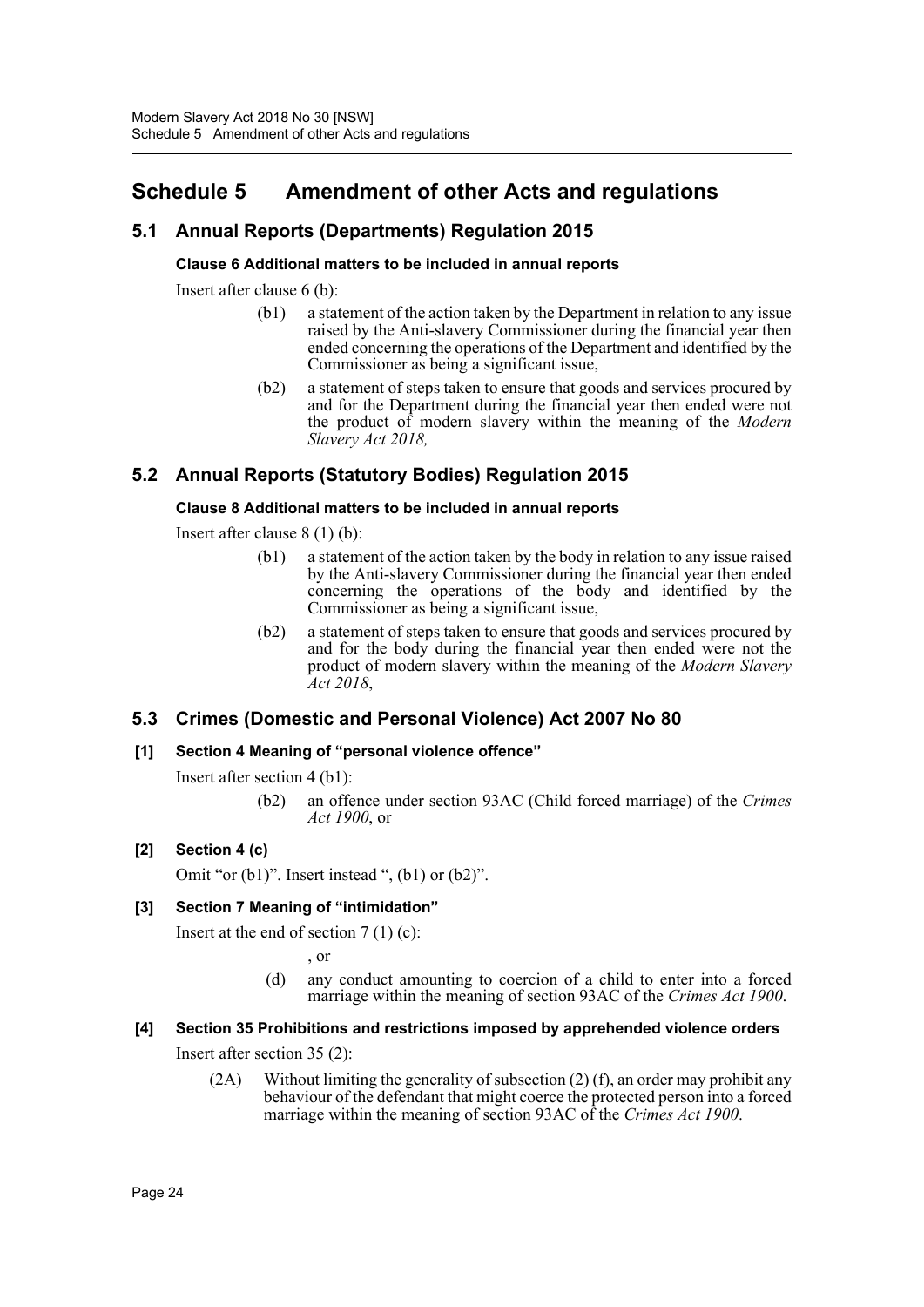#### **[5] Section 40 Interim apprehended violence order must be made on charge for certain offences**

Insert after section 40 (5) (c):

(c1) an offence under section 93AC (child forced marriage) of the *Crimes Act 1900*, or

#### **[6] Section 40 (5) (d)**

Omit "or (c)". Insert instead ", (c) or (c1)".

#### **[7] Section 40 (5) (f)**

Insert " $(c1)$ ," after " $(c)$ ,".

#### **[8] Section 48 Making of application for an order**

Insert at the end of section 48 (2) (b):

, or

(c) in the case of a child being subjected to coercion to enter into a forced marriage (within the meaning of section 93AC of the *Crimes Act 1900*) for whose protection an order would be made—the Secretary of the Department of Family and Community Services or a person authorised by the Secretary to make applications under this section on the Secretary's behalf or any other person prescribed by the regulations.

#### **[9] Section 48 (3)**

Insert "(other than an application under subsection  $(2)$  (c))" after "an order".

#### **[10] Section 52A**

Insert after section 52:

#### **52A Commencement of proceedings by Secretary of Department of Family and Community Services**

If an application for an order is made by the Secretary of the Department of Family and Community Services, the Secretary may commence the proceedings by issuing an application notice, signed by a registrar, and filing the notice in accordance with this Division.

#### **[11] Section 55 Service of application notice**

Insert after section 55 (2):

(2A) An application notice issued by the Secretary of the Department of Family and Community Services must be served by a person authorised by the rules in accordance with the rules.

# **5.4 Criminal Assets Recovery Act 1990 No 23**

#### **Section 6 Meaning of "serious crime related activity"**

Insert after section 6 (2) (h):

(h1) an offence under section 93AB (Slavery, servitude and child forced labour) of the *Crimes Act 1900*, or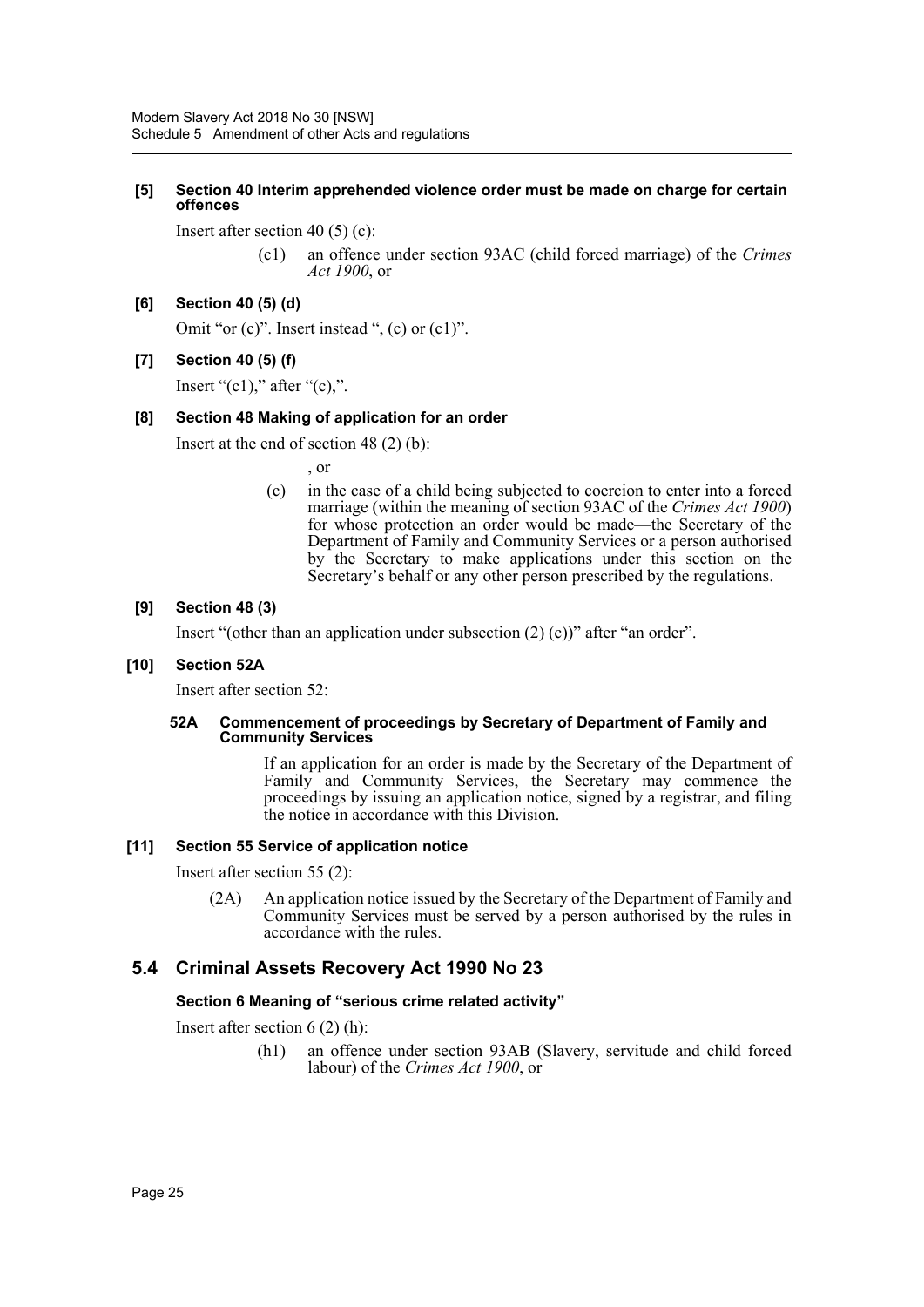# **5.5 Public Finance and Audit Act 1983 No 152**

#### **Part 3, Division 2B**

Insert after section 38E:

# **Division 2B Modern slavery audit**

#### **38F Definitions**

In this Division: *audit* includes examination and inspection. *government agency* has the meaning it has in the *Modern Slavery Act 2018*. *modern slavery* has the meaning it has in the *Modern Slavery Act 2018*. *modern slavery audit* means an audit under this Division.

#### **38G Modern slavery audit by Auditor-General**

- (1) The Auditor-General may, when the Auditor-General considers it appropriate to do so, conduct a risk-based audit of all or any particular activities of a government agency to determine whether the government agency is ensuring that goods and services procured by and for the agency are not the product of modern slavery.
- (2) In exercising functions under this section, the Auditor-General is to consider whether the government agency has exercised due diligence in relation to procurement of goods and services and has complied with any directions of the NSW Procurement Board under section 175 (3) (a1) of the *Public Works and Procurement Act 1912*.
- (3) In subsection (2), *due diligence* includes taking reasonable steps (whether by way of contractual terms or otherwise) to ensure the primary supplier of goods and services is responsible for implementing processes to eliminate or minimise the risk of the goods or services supplied being products of modern slavery.
- (4) A modern slavery audit is separate from, and does not affect, any other audit required or authorised by or under this or any other Act.
- (5) A single modern slavery audit may relate to the activities of more than one government agency.

#### **38H Advice concerning modern slavery audit**

- (1) The Auditor-General is to give the Anti-slavery Commissioner advice as to the result of any modern slavery audit.
- (2) Before giving the advice to the Anti-slavery Commissioner, the Auditor-General is to give the head of the government agency an opportunity to make submissions or comments concerning the modern slavery audit.
- (3) The Auditor-General is to include in the advice any submissions or comments made by the head of the government agency or a summary, in an agreed form, of any such submissions or comments.
- (4) The Auditor-General, in an advice concerning a modern slavery audit under this section:
	- (a) may recommend that the Anti-slavery Commissioner identify the government agency in the register kept under section 26 of the *Modern Slavery Act 2018*, and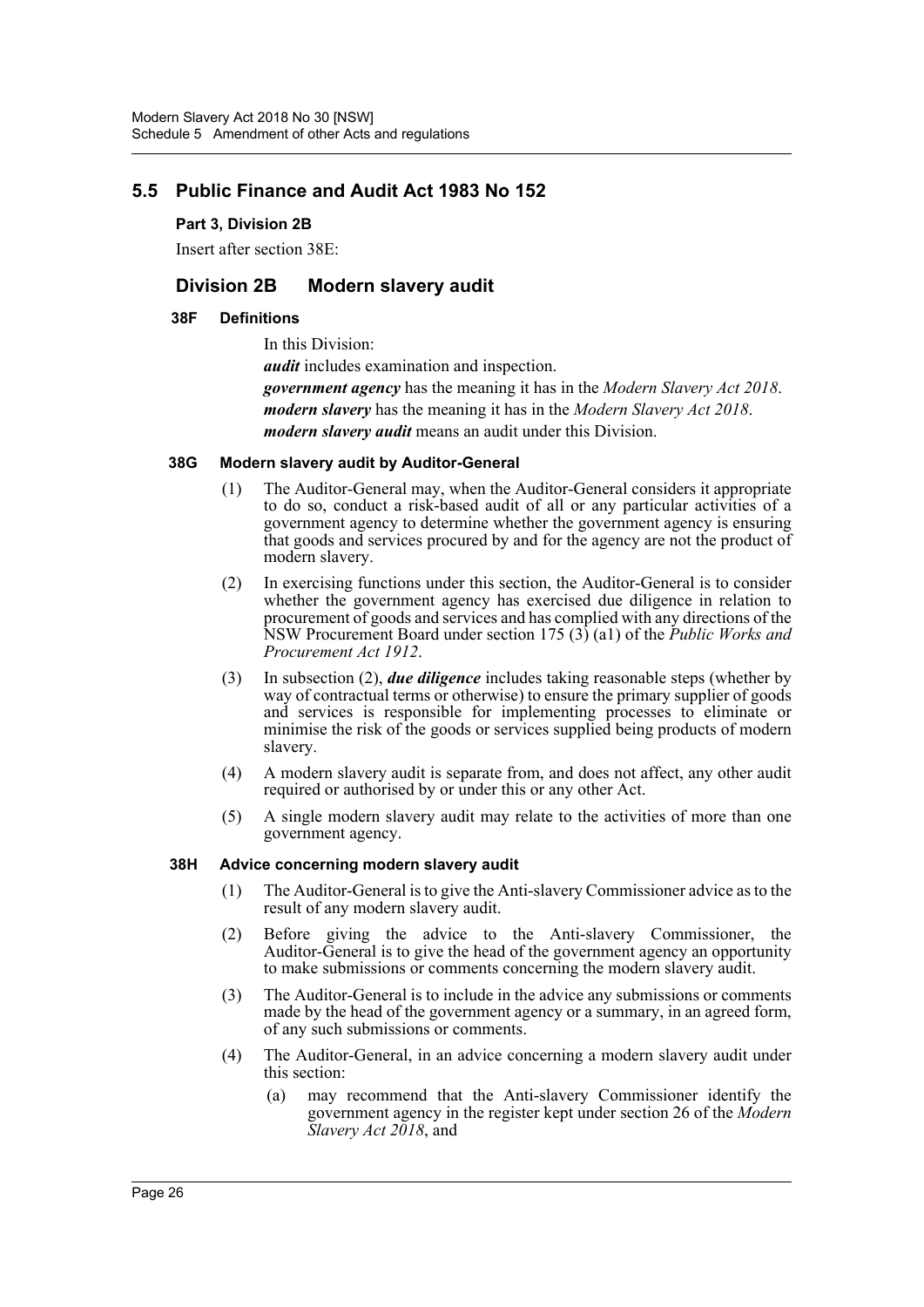- (b) is to set out the reasons for opinions expressed in the advice, and
- (c) may include such other recommendations arising out of the audit as the Auditor-General thinks fit to make.

# **5.6 Public Works and Procurement Act 1912 No 45**

#### **[1] Section 162 Definitions**

Insert after paragraph (c) of the definition of *government agency*:

(c1) a company incorporated under the *Corporations Act 2001* of the Commonwealth of which one or more shareholders are a Minister of the Crown,

# **[2] Section 171 Objectives of Board**

Insert after section 171 (b):

(b1) to ensure that goods and services procured by and for government agencies are not the product of modern slavery within the meaning of the *Modern Slavery Act 2018*,

#### **[3] Section 175 Board may issue directions to government agencies**

Insert after section 175 (3) (a):

(a1) without limiting paragraph (a), reasonable steps that are to be taken to ensure that goods and services procured by and for government agencies are not the product of modern slavery within the meaning of the *Modern Slavery Act 2018*, and

#### **[4] Section 175 (4)**

Insert after section 175 (3):

(4) The Board must regularly consult with the Anti-slavery Commissioner about the form and content of directions that should be issued during the year under subsection (3) (a1) and take into account any recommendations of the Commissioner.

#### **[5] Section 176 Obligations of government agencies**

Insert after section 176 (1):

(1A) A government agency must take reasonable steps to ensure that goods and services procured by and for the agency are not the product of modern slavery within the meaning of the *Modern Slavery Act 2018*.

# **5.7 Victims Rights and Support Act 2013 No 37**

#### **[1] Section 5 Meaning of "victim of crime"**

Insert "or in the course of conduct of a kind referred to in paragraph (b) of the definition of *modern slavery* in section 5 (1) of the *Modern Slavery Act 2018*" after "offence" in section  $5(1)$ .

# **[2] Section 17 Object of Part**

Insert "and acts of modern slavery" after "violence".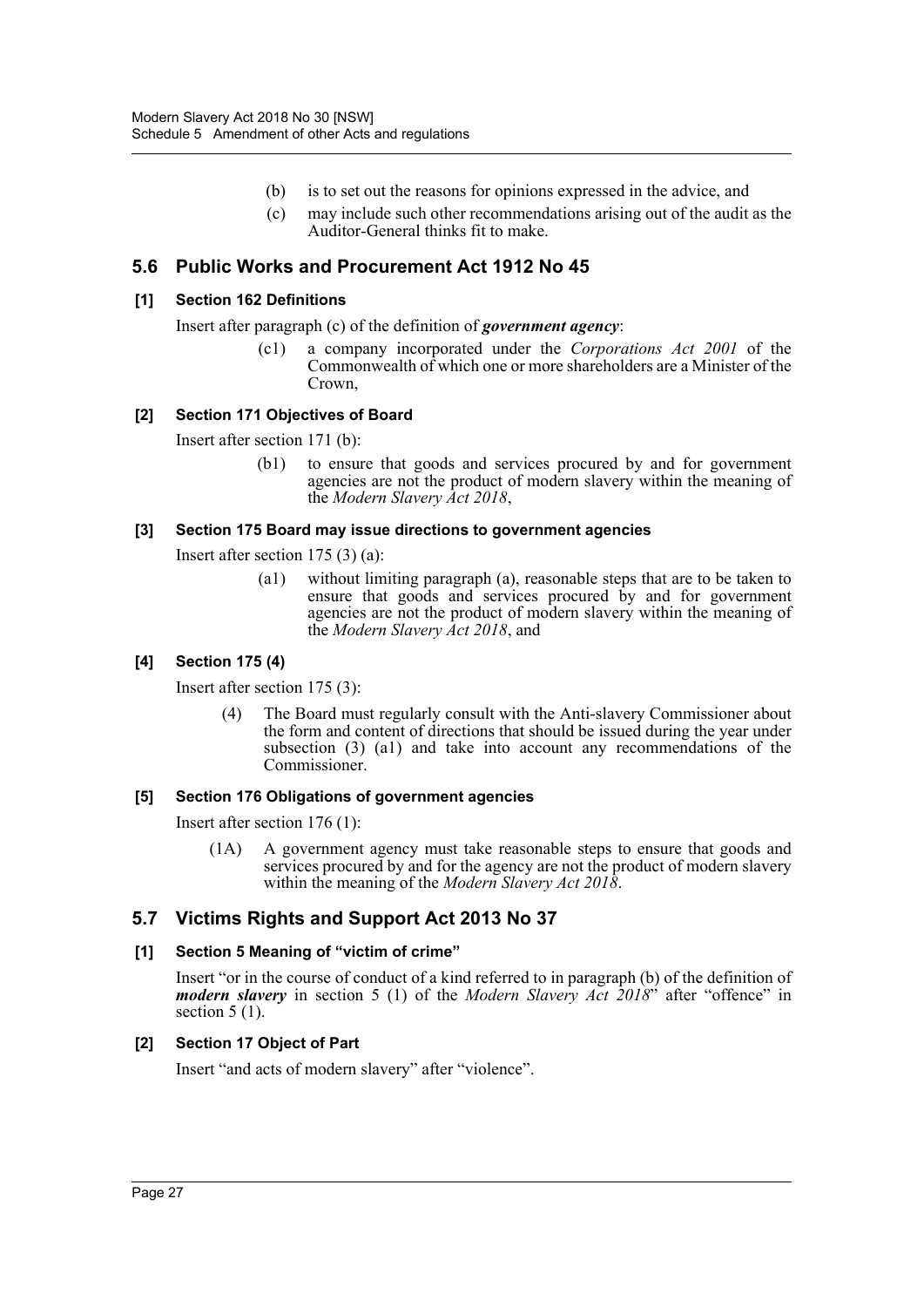#### **[3] Section 19A**

Insert after section 19:

#### **19A Meaning of "act of modern slavery"**

- (1) In this Act, *act of modern slavery* means an act or series of related acts, whether committed by one or more persons:
	- (a) that has apparently occurred in the course of commission of an offence or other conduct constituting modern slavery within the meaning of the *Modern Slavery Act 2018*, and
	- (b) that has involved subjecting one or more persons to any form of slavery, servitude or forced labour of a child within the meaning of section 93AB of the *Crimes Act 1900*, and
	- (c) that has resulted in injury or death to one of those persons.
- (2) For the avoidance of doubt, the reference to an offence in subsection (1) (a) extends to conduct of a person that would constitute an offence were it not for the fact that the person cannot, or might not, be held to be criminally responsible for the conduct because of the person's age or mental illness or impairment.
- (3) Except as provided by subsections (4) and (5), a *series of related acts* is 2 or more acts that are related because:
	- (a) they were committed against the same person, and
	- (b) in the opinion of the Tribunal or the Commissioner:
		- (i) they were committed at approximately the same time, or
		- (ii) they were committed over a period of time by the same person or group of persons, or
		- (iii) they were, for any other reason, related to each other.
- (4) An act is not related to another act if, in the opinion of the Tribunal or the Commissioner, having regard to the particular circumstances of those acts, they ought not to be treated as related acts.
- (5) An act is not related to any earlier act in respect of which support is given under this Act if it occurs after the support is given.
- (6) For the purposes of this Act, a series of related acts, whether committed by one or more persons, constitutes a single act of violence.

#### **[4] Section 20 Meaning of "primary victim"**

Insert "or act of modern slavery" after "violence" wherever occurring.

#### **[5] Section 23 Eligibility for support**

Insert "or act of modern slavery" after "violence" wherever occurring in section 23 (1) and (2).

#### **[6] Section 30 Financial assistance**

Insert "or act of modern slavery" after "violence" wherever occurring in section 30 (2).

#### **[7] Section 31 Approved counselling services**

Insert "or act of modern slavery" after "violence" in section 31 (1) (b).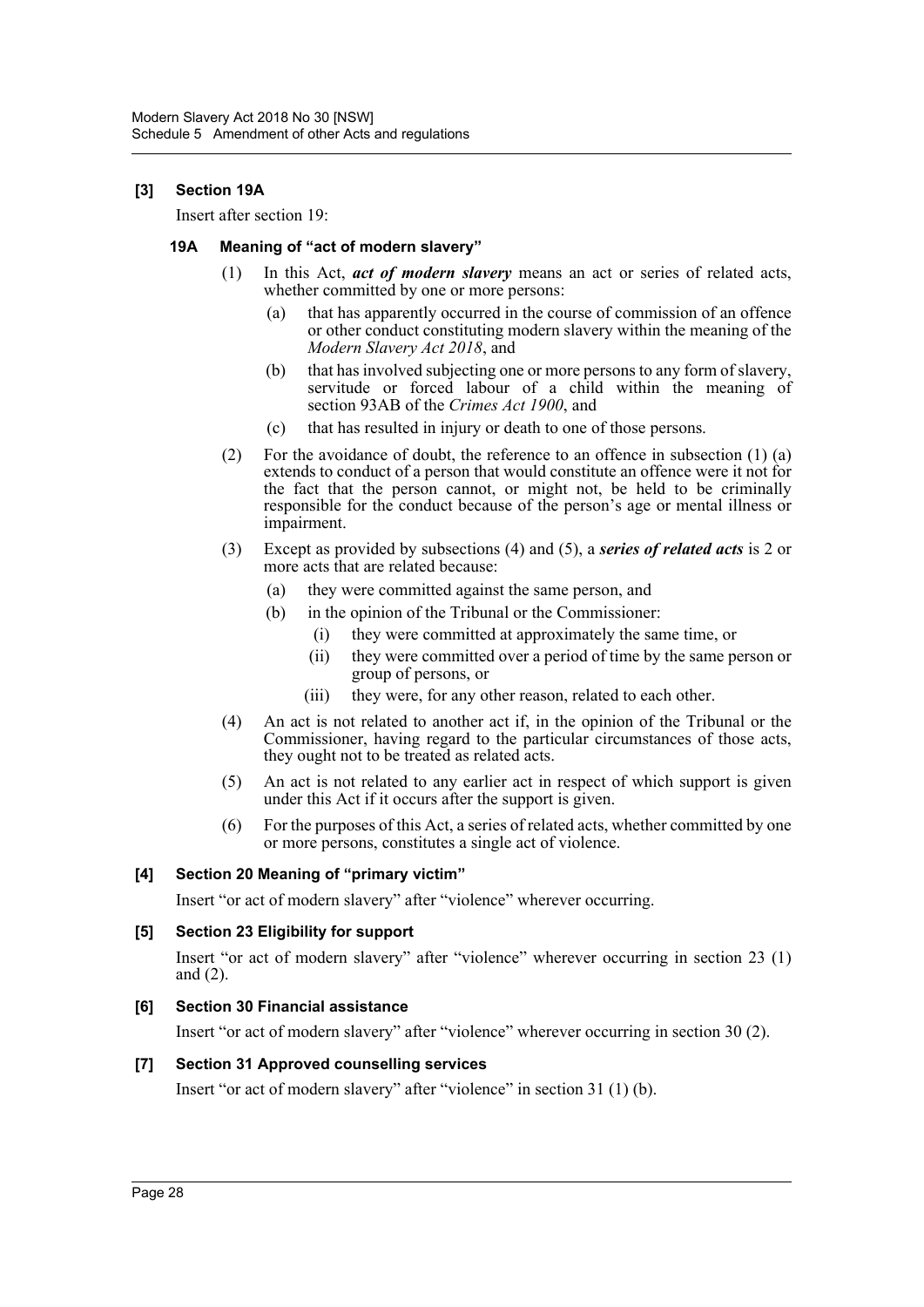#### **[8] Section 32 Authorisation of payments for approved counselling services**

Insert "or acts of modern slavery" after "violence" in section 32 (1).

# **[9] Section 32 (2)**

Insert "or act of modern slavery" after "violence".

#### **[10] Section 38 Applications for victims support**

Insert "or act of modern slavery" after "violence" in section 38 (1) (a).

#### **[11] Section 39 Documentary evidence**

Insert "or act of modern slavery" after "violence" wherever occurring in section 39 (2).

**[12] Section 40 Time for lodging, and duration of, applications** Insert "or act of modern slavery" after "violence" wherever occurring in section 40 (1) and (6).

#### **[13] Section 43 Determination of applications**

Insert "or act of modern slavery" after "violence" wherever occurring in section 43 (3) (a).

#### **[14] Section 44 Reasons for not approving the giving of victims support or for reducing amount of financial support or recognition payment**

Insert "or act of modern slavery" after "act of violence" wherever occurring.

#### **[15] Section 44 (3A)**

Insert after section 44 (3):

(3A) In determining a matter referred to in subsection (1) or (2) in the case of an act of modern slavery, the Commissioner must have regard to the nature of the relationship between the victim and the person or persons by whom the act of modern slavery is alleged to have been committed.

#### **[16] Section 48 Victims support may be approved subject to conditions**

Insert "or act of modern slavery" after "violence" wherever occurring in section 48 (2) (d).

#### **[17] Section 58 Definitions**

Insert "or act of modern slavery" after "violence" in paragraph (a) of the definition of *relevant offence*.

#### **[18] Section 58, definition of "relevant offence"**

Insert "or 19A (3)" after "section 19 (4)" in paragraph (c) of the definition.

#### **[19] Section 79 Application of Division**

Insert "or act of modern slavery" after "violence" wherever occurring.